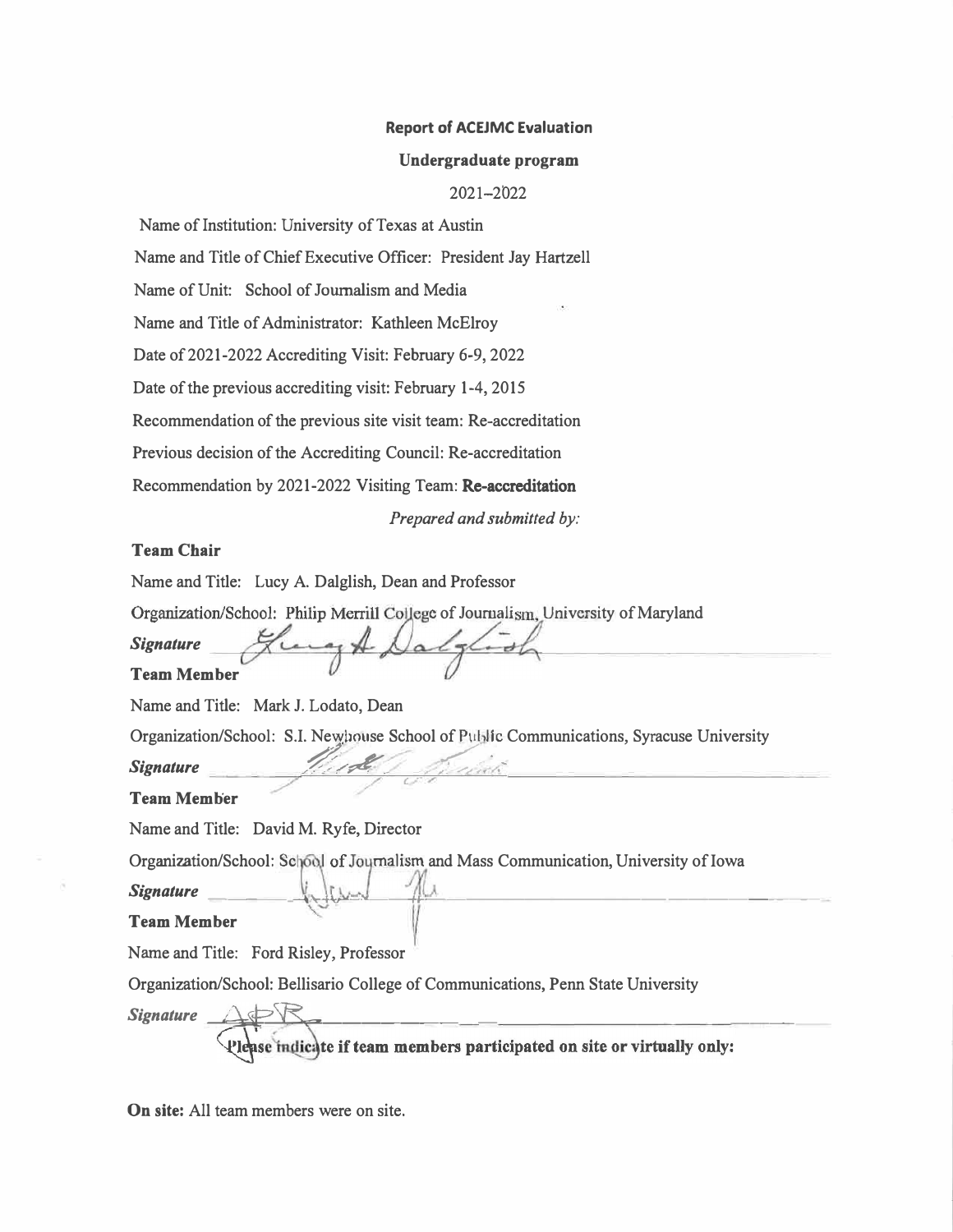#### **PART I**

#### **General Information**

**Name of Institution:** The University of Texas at Austin

**Name of Unit:** School of Journalism and Media

**Year of Visit:** 2021-2022

**1. Check regional association by which the institution now is accredited.**

\_\_\_ Higher Learning Commission

\_\_\_ Middle States Commission on Higher Education

\_\_\_ New England Commission on Higher Education

\_\_\_ Northwest Commission on Colleges and Universities

XX Southern Association of Colleges and School Commission on Colleges

\_\_\_ Western Association of Schools and Colleges

*If the unit seeking accreditation is located outside the United States, provide the name(s) of the appropriate recognition or accreditation entities:* 

**2. Indicate the institution's type of control; check more than one if necessary.**

Private

XX Public

Other (specify)

### **3. Provide assurance that the institution has legal authorization to provide education beyond the secondary level in your state. It is not necessary to include entire authorizing documents. Public institutions may cite legislative acts; private institutions may cite charters or other authorizing documents.**

The University of Texas was established by the Texas Legislature in 1883.

### **4. Has the journalism/mass communications unit been evaluated previously by the Accrediting Council on Education in Journalism and Mass Communications?**

XX Yes

 $\overline{\phantom{0}}$  No

**If yes, give the date of the last accrediting visit:** 2014-2015

### **5. When was the unit or sequences within the unit first accredited by ACEJMC?** 1948

### **6. Provide the unit's mission statement. Statement should give date of adoption and/or last revision.**

We believe journalism serves many vital functions in a democratic society. As the eyes and ears of society, journalism seeks to discover what is going on in the world beyond people's doors and tells them about it. In doing so, journalism strives to reflect and transmit society's values. The best journalism promotes public accountability of the powerful and encourages a well-informed citizenry.

We believe our mission at the School of Journalism and Media is grounded in the First Amendment to the Constitution, which gives us a unique responsibility in the university to serve the needs of a diverse society.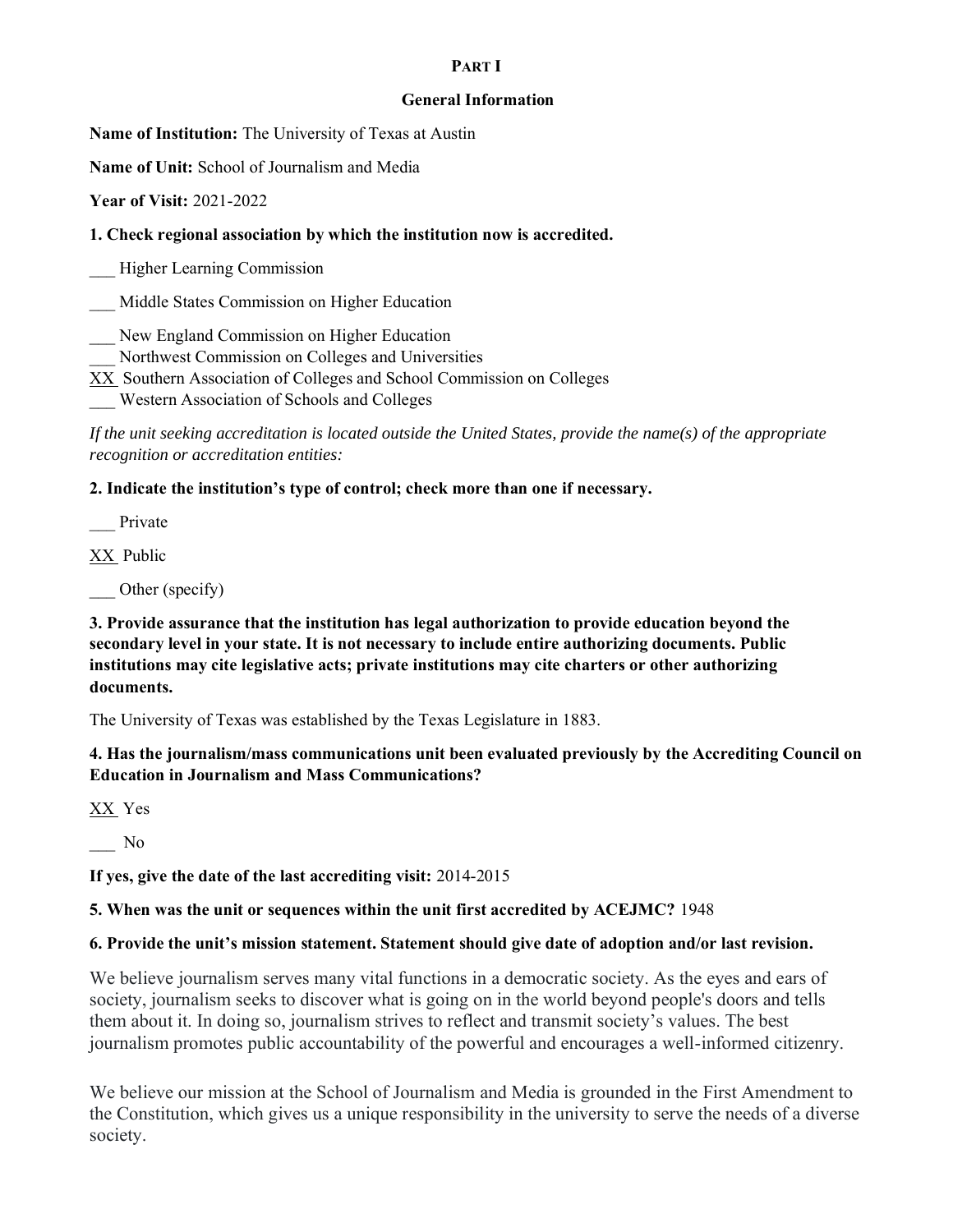We strive to educate ethical, socially responsible, well-rounded and fair-minded reporters and producers of visual and verbal messages. We prepare students for lifelong learning beyond their first job by teaching them to be active participants in society who can critically consume as well as produce media content.

We invite challenges to established beliefs, practices and institutions throughout the curriculum and the environment while providing appropriate professional skills for gathering, analyzing, processing and disseminating information useful to society.

We must be future-oriented and keep abreast of new technologies pertinent to the production and consumption of news, anticipating and evaluating their uses and social impacts. In particular, the digitization of news and information has posed both opportunities and challenges for news organizations and audiences. We help our students master these technologies through hands-on practices and encourage them to make sense of the digital revolution through critical thinking.

We cultivate constructive relationships with media professions and industries, while maintaining a critical autonomy based on our special vantage point in the academy. We believe we can help improve the practice of journalism amid digital disruption through relevant research, teaching, and service.

We serve students, the journalism and mass media professions, the academic field, the university community, the state of Texas, the wider society, and the global community. Our location in the Moody College of Communication and at a major research institution means we are part of the larger intellectual currents of communication, and the university at large.

As participants in a graduate as well as undergraduate program, we train aspiring scholars to teach and add to the knowledge in our field. While our interdisciplinary nature is a key strength, we also affirm the intellectual importance of the study of journalism.

We wish to lead, not just react, which means we must strive to be innovative and creative. We are a community of scholars who work to keep current with new knowledge, as well as develop and apply our own ideas.

We strive to attract and nurture a diverse and accomplished faculty who are given opportunities to remain fresh and grow in their teaching, scholarship and service. Our faculty strives for excellence in their respective fields as judged primarily by their peers.

We value and affirm diverse individual, cultural and intellectual perspectives in the search for a more complete understanding of the truth. We wish to treat people in our professional community with sensitivity, honesty and respect. We believe in inclusive governance, where people have a stake and a say in the intellectual community. The faculty, their designated leadership and the staff work together as a team to advance the teaching and scholarly goals of the department.

*Originally adopted in 1997 by the School of Journalism faculty, with periodic revisions through 2021.*

## **7. What are the type and length of terms?**

Semesters of 15-16 weeks plus final exam period

Summer sessions of 5-10 weeks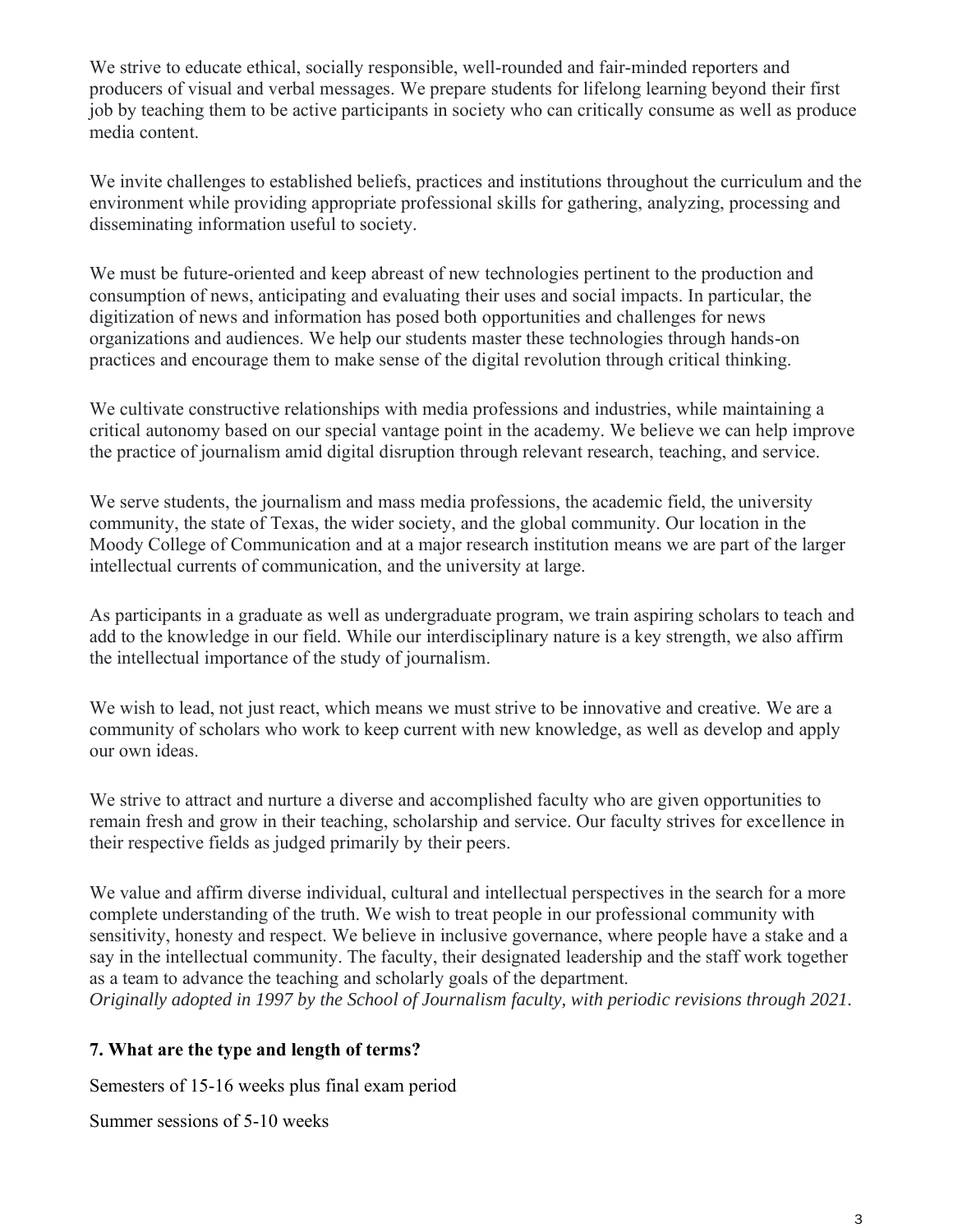## **8. Check the programs offered in journalism/mass communications:**

XX Bachelor's degree

XX Master's degree

XX Ph.D. degree

## **9. List the specific undergraduate degrees as well as the majors or sequences being reviewed by ACEJMC. \*Indicate online degrees.**

Bachelor of Journalism

## **10. Credit hours required by the university for an undergraduate degree:**

120 semester credit hours

## **11. Give the number of credit hours students may earn for internship experience:**

6 semester credit hours

## **12. List each professional journalism or mass communications sequence or specialty offered and give the name of the person in charge.**

The School of Journalism and Media does not have undergraduate sequences.

## **13. Number of full-time students enrolled in the institution:**

51,832 (Fall 2018[—UT-Austin Facts and Figures\)](https://www.utexas.edu/about/facts-and-figures)

**14. Number of undergraduate majors in the accredited unit, by sequence and total (if the unit has pre-major students, list them as a single total):** 

587 (Fall 2021—Moody College Census)

**15. Number of students in each section of all skills courses. List enrollment by section for the term during which the visit will occur and the preceding term. Submit two semesters with the self-study, and update as needed when the site team arrives on site. Attach separate pages if necessary. Include a separate list for online skills courses, which also must meet the 20-1 ratio.** 

## **Spring 2021 Skills Courses**

| Unique Abb Number Description lnstr           |        |    | Days Time Count |
|-----------------------------------------------|--------|----|-----------------|
| 6435 COM 316 PHOTOGRAPHIC CO SCOTT, A MW 430  |        |    | 11              |
| 6440 COM 316 PHOTOGRAPHIC CO SCOTT, A MW 430  |        |    | 10              |
| 6445 COM 316 PHOTOGRAPHIC CO SCOTT, A         | MW 430 |    | 9               |
| 6450 COM 316 PHOTOGRAPHIC CO SCOTT, A         | MW 430 |    | $\overline{4}$  |
| 6455 COM 316 PHOTOGRAPHIC CO SCOTT, A MW 430  |        |    | 10              |
| 6460 COM 316 PHOTOGRAPHIC CO SCOTT, A MW 430  |        |    | 13              |
| 8460 J 302F DIGITAL STORYTE QUIGLEY, TTH 1100 |        | 18 |                 |
| 8465 J 302F DIGITAL STORYTE QUIGLEY, TTH 1100 |        | 18 |                 |
| 8470 J 302F DIGITAL STORYTE QUIGLEY, TTH 1100 |        | 18 |                 |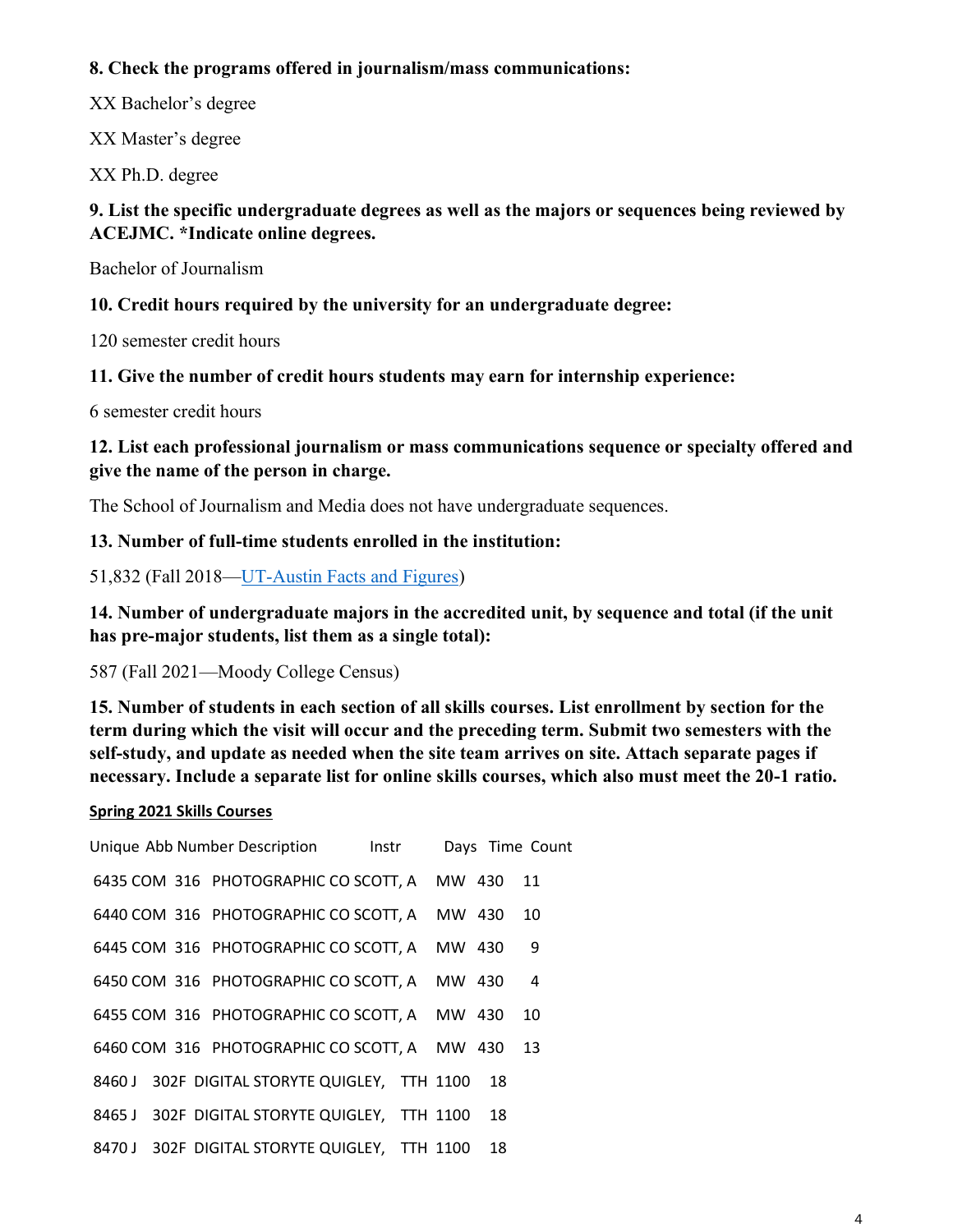| 8475 J 302F DIGITAL STORYTE QUIGLEY, TTH 1100<br>18 |
|-----------------------------------------------------|
| 8480 J 302F DIGITAL STORYTE QUIGLEY, TTH 1100<br>18 |
| 8485 J 302F DIGITAL STORYTE QUIGLEY, TTH 1100<br>18 |
| 8486 J 302F DIGITAL STORYTE QUIGLEY, TTH 1100<br>19 |
| 8495 J 310F REPORTING: WORD QUIGLEY, TTH 930 14     |
| 8500 J 310F REPORTING: WORD HOPPE, C TTH 930 12     |
| 8505 J 310F REPORTING: WORD DAWSON, TTH 930 10      |
| 8510 J 310F REPORTING: WORD DAWSON, TTH 930 13      |
| 8515 J 311F REPORTING: IMAG DAWSON, T 1100<br>15    |
| 8520 J 311F REPORTING: IMAG DAWSON, T 1100<br>15    |
| 8525 J 311F REPORTING: IMAG DAWSON, T 1100 14       |
| 8530 J 311F REPORTING: IMAG DAWSON, T 1100 14       |
| 8545 J 317 JOURNALISM PRAC PEARSON, TTH 500 18      |
| 8550 J 317 JOURNALISM PRAC BELL, T TTH 500 14       |
| 8555 J 317 JOURNALISM PRAC SAVAGE, TTH 500 18       |
| 8565 J 317 JOURNALISM PRAC TARPLEY, TTH 500 9       |
| 8570 J 322F NAVIGATING STAT ZEHR, D T 200 7         |
| 8580 J 322P REPORTING PUBLI DAWSON, W 1100<br>6     |
| 8585 J 326C INTRO CODING FO MCDONALD MW 1100 18     |
| 8590 J 326F REPORTING SPORT ROBBINS, TTH 1230 13    |
| 8595 J 327D REPORTING WITH MCDONALD MW 200 19       |
| 8600 J 327D REPORTING WITH MCDONALD MW 330 12       |
| 8605 J 330C TELEVISION REPO WEST, K T 1230<br>8     |
| 8625 J 331G AUDIO STORYTELL RIVAS-RO MW 1100<br>14  |
| 8635 J 331N DIGITAL PRODUCT CHYI, H MW 1000<br>13   |
| 8640 J 335 NARRATIVE JOURN ROBBINS, TTH 200<br>16   |
| 8645 J 336D GRAPHIC DES PRT QUARTERM TTH 500<br>15  |
| 15<br>8655 J 336J LIFESTYLE JOURN COLEMAN, MW 1230  |
| 8660 J 337F LONG-FORM FEATU DAHLBY, TH 200<br>- 9   |
| 8665 J 337G OPINION WRITING LINDENBE<br>14          |
| 8670 J 337P WRTNG/PRODCNG O PSENCIK, TTH 500<br>16  |
| 8680 J 339M MOBILE MEDIA AP LINWOOD, TTH 930<br>4   |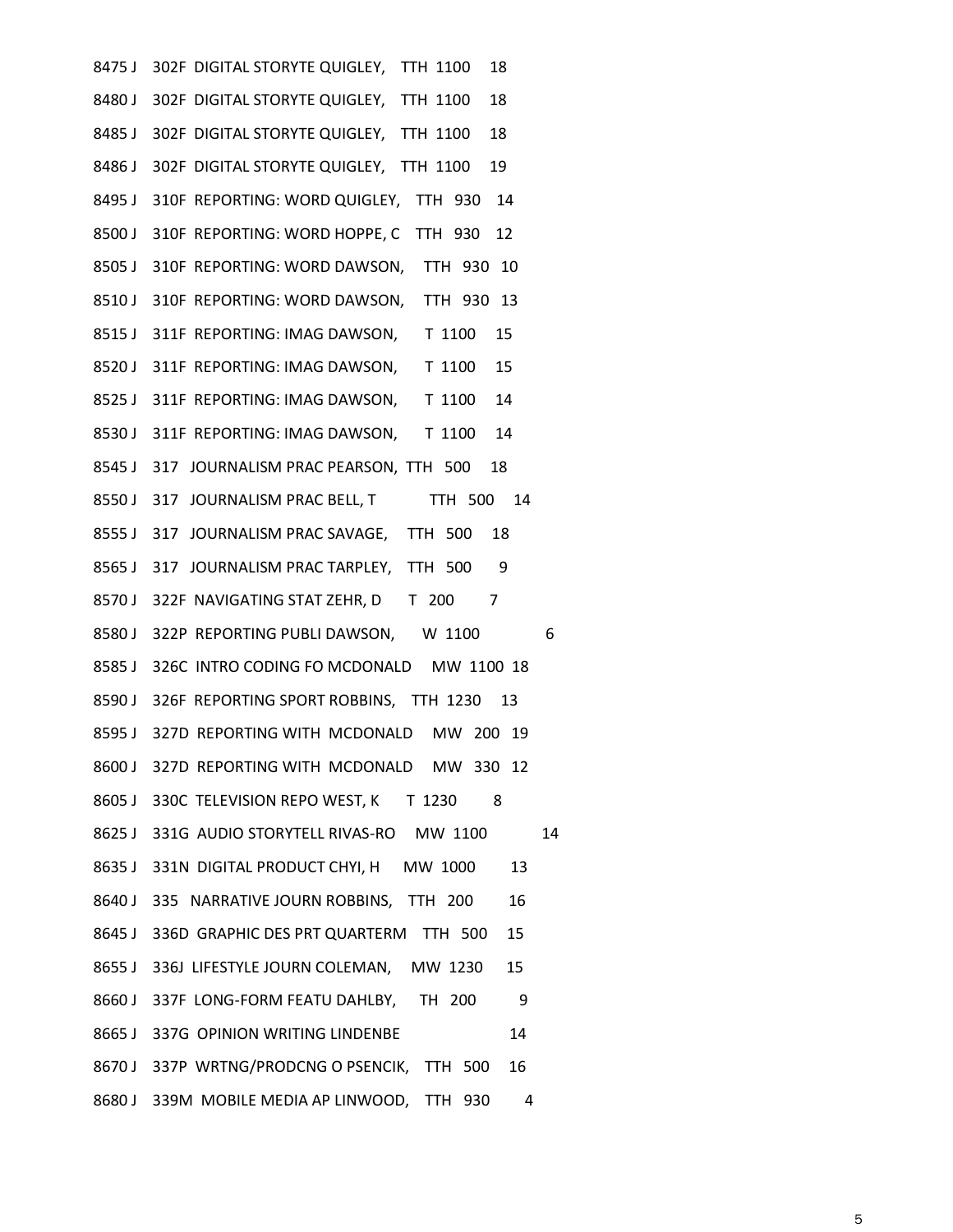### **Fall 2021 Skills Courses**

|        | Unique Abb Number Description Instr              |  | Days Time Count |
|--------|--------------------------------------------------|--|-----------------|
|        | 8745 J 302F DIGITAL STORYTE QUIGLEY, TTH 1100    |  | -18             |
|        | 8750 J 302F DIGITAL STORYTE QUIGLEY, TTH 1100    |  | 10              |
|        | 8755 J 302F DIGITAL STORYTE QUIGLEY, TTH 1100 11 |  |                 |
|        | 8760 J 302F DIGITAL STORYTE QUIGLEY, TTH 1100    |  | 13              |
|        | 8765 J 302F DIGITAL STORYTE QUIGLEY, TTH 1100    |  | 9               |
| 8770 J | 302F DIGITAL STORYTE QUIGLEY, TTH 1100           |  | -11             |
|        |                                                  |  |                 |

|  | 8785 J 310F REPORTING: WORD QUIGLEY, TTH 930    |  |  | 16 |
|--|-------------------------------------------------|--|--|----|
|  | 8790 J 310F REPORTING: WORD HOPPE, C TTH 930    |  |  | 15 |
|  | 8795 J 310F REPORTING: WORD SCHWARTZ TTH 930 16 |  |  |    |
|  | 8800 J 310F REPORTING: WORD DAWSON, TTH 930 15  |  |  |    |
|  | 8805 J 310F REPORTING: WORD DAWSON, TTH 930     |  |  | 16 |
|  | 8809 J 310F REPORTING: WORD BUTTERS, TTH 930 13 |  |  |    |

|        | 8810 J 311F REPORTING: IMAG DAWSON,<br>T 1100<br>16   |
|--------|-------------------------------------------------------|
|        | 8815 J 311F REPORTING: IMAG DAWSON,<br>T 1100<br>16   |
| 8820 J | 311F REPORTING: IMAG DAWSON,<br>T 1100<br>16          |
| 8825 J | 311F REPORTING: IMAG DAWSON,<br>T 1100<br>16          |
| 8830 J | 313P MULTIMEDIA NEWS WALLACE, TTH 200<br>18           |
| 8835 J | 317 JOURNALISM PRAC BELL, T TTH 500<br>19             |
| 8840 J | 317 JOURNALISM PRAC HERNANDE TTH 500<br>18            |
| 8845 J | 317 JOURNALISM PRAC TARPLEY, TTH 500<br>17            |
| 8850 J | 317 JOURNALISM PRAC MONTIEL TTH 500<br>17             |
| 8855 J | $\overline{7}$<br>321F REPORTING ON CIZEHR, D MW 1030 |
| 8865 J | 326C INTRO CODING FO LINWOOD, T 600<br>16             |
| 8870 J | 326F REPORTING SPORT ROBBINS, MWF 900<br>12           |
| 8875J  | 327D REPORTING WITH MCDONALD TTH 200<br>18            |
| 8880J  | 327D REPORTING WITH MCDONALD TTH 330<br>15            |
| 8890 J | 330C TELEVISION REPO WEST, K T 1230<br>9              |
| 8895 J | 331G AUDIO STORYTELL MCINERNY MW 900<br>8             |
| 8900 J | 331G AUDIO STORYTELL RIVAS-RO<br>MW 1030<br>10        |
|        |                                                       |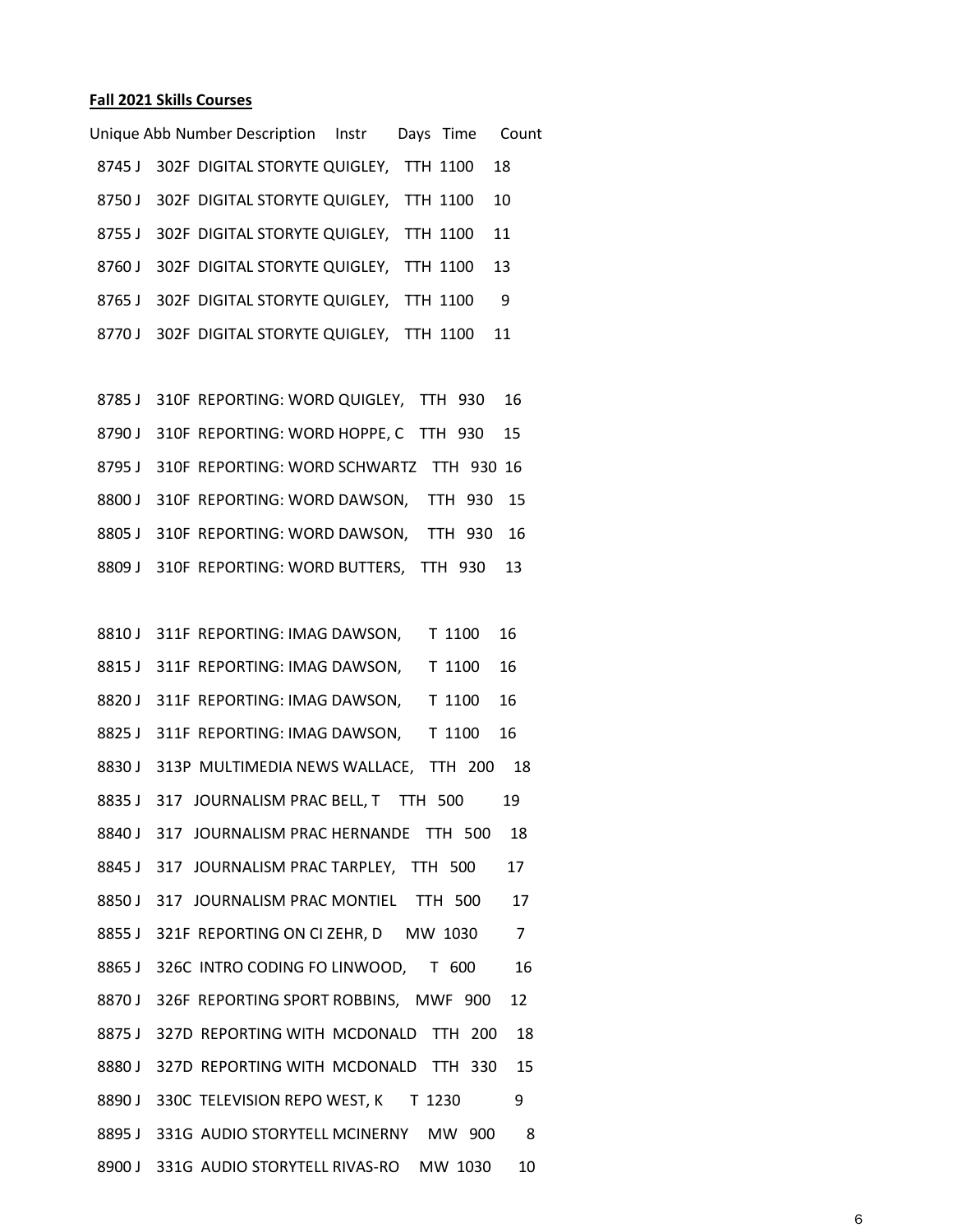|        | 8910 J 335 NARRATIVE JOURN ROBBINS, MWF 1100  | 16 |
|--------|-----------------------------------------------|----|
|        | 8915 J 335F MAGAZINE WRITIN HERNANDE TTH 1230 | 16 |
| 8920 J | 336D GRAPHIC DES PRT QUARTERM TTH 500         | 20 |
|        | 8930 J 336M MUSIC JOURNALIS HERNANDE TTH 1100 | 19 |
|        | 8935 J 337P WRITNG/PRODCNG OUTKA, K TTH 930   | 16 |
|        | 8945 J 342G RPT WORLD: CRT DAHLBY, MW 1200    | 11 |
| 8950 J | 346F REPORTING ON TH SCHWARTZ MWF 1000        | 13 |
| 8960 J | 347F REPORTING LATIN ALVES, R MW 900          | 15 |
| 9060 J | 363D DIGITAL INNOVS MCDONALD TTH 1100         | 20 |
|        | 9065 J 363K NEWS DOCUMENTAR DAWSON, T 200     | 15 |
| 9075 J | 363N NEWSROOM CAPSTO WEST, K TH 1230          | 13 |
| 9079 J | 363Q CAPSTONE IN POD QUIGLEY, W 600           | 24 |

#### **16. Total expenditures planned by the unit for the 2021–2022 academic year:**

Give percentage increase or decrease in three years:

2018-2019 to 2019-2020: +15.6%

2019-2020 to 2020-2021: +5.4%

2020-2021 to 2021-2022: -1.99% (estimated)

Amount expected to be spent this year on full-time faculty salaries:

2021-2022 estimate: \$3,393.790, which does not include fringe benefits.

**17. List name and rank of all full-time faculty in the accredited unit in fall 2021.** Identify those not teaching because of leaves, sabbaticals, etc.

Rosental Alves, professor

Mary Bock, associate professor

Andrew Butters, associate professor

H. Iris Chyi, associate professor

Renita Coleman, professor

Tracy Dahlby, professor

Diana Dawson, assistant professor

Kate Winkler Dawson, professor

Donna DeCesare, associate professor\*

Raoul Hernandez, assistant professor

Thomas Johnson, professor

Jo Lukito, assistant professor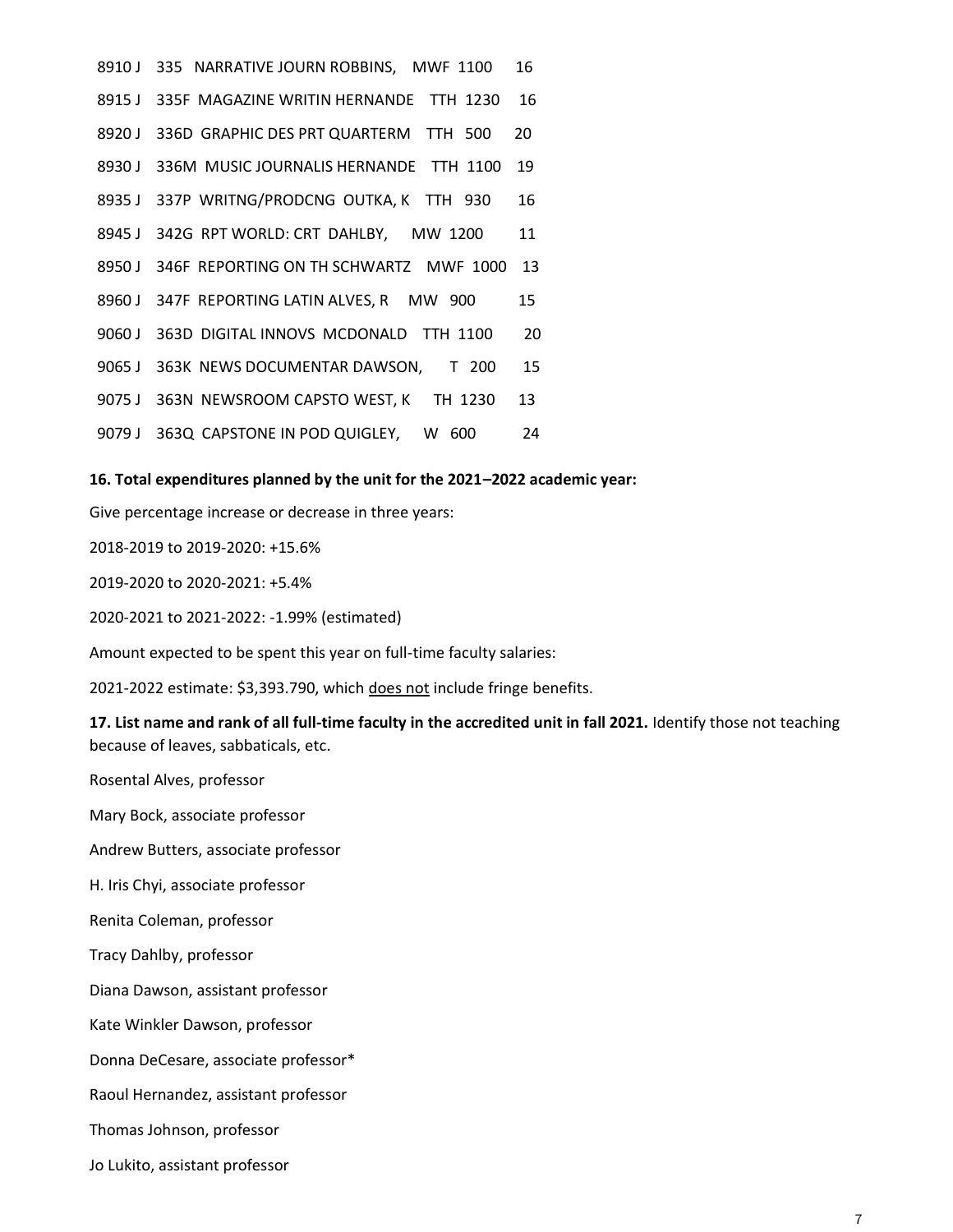Gina Masullo, associate professor Christian McDonald, assistant professor Kathleen McElroy, professor and director Rachel Davis Mersey, professor Dhiraj Murthy, professor Paula Poindexter, professor Robert Quigley, associate professor Steve Reese, professor Maggie Rivas-Rodriguez, professor Kevin Robbins, associate professor Amy Kristin Sanders, associate professor John Schwartz, professor Joseph Straubhaar, professor Sharon Strover, professor Raymond Thompson, assistant professor Anita Varma, assistant professor\* S. Craig Watkins, professor\* Kate West, assistant professor Samuel Woolley, assistant professor

*\*Faculty who are not teaching in Fall 2021 due to a 100% course reduction*

**18. List names of part-time/adjunct faculty teaching at least one course in fall 2021. Also list names of parttime faculty teaching spring 2021. (If your school has its accreditation visit in spring 2022, also provide the spring 2022 adjunct list when the team arrives for the visit.)**

| Spring 2021          | <b>Fall 2021</b>          |
|----------------------|---------------------------|
| Tamara Bell          | Jeffrey Linwood           |
| David Harmon         | Elizbeth Pagano           |
| Raoul Hernandez      | Mark Pannes               |
| Christy Hoppe        | Michael Pearson           |
| Michael Lindenberger | Katey Psenick             |
| Jeffrey Linwood      | <b>Charles Quarterman</b> |
| Elizabeth Pagano     | James Spencer             |
| Mark Pannes          | Dan Zehr                  |
|                      |                           |

Michael Pearson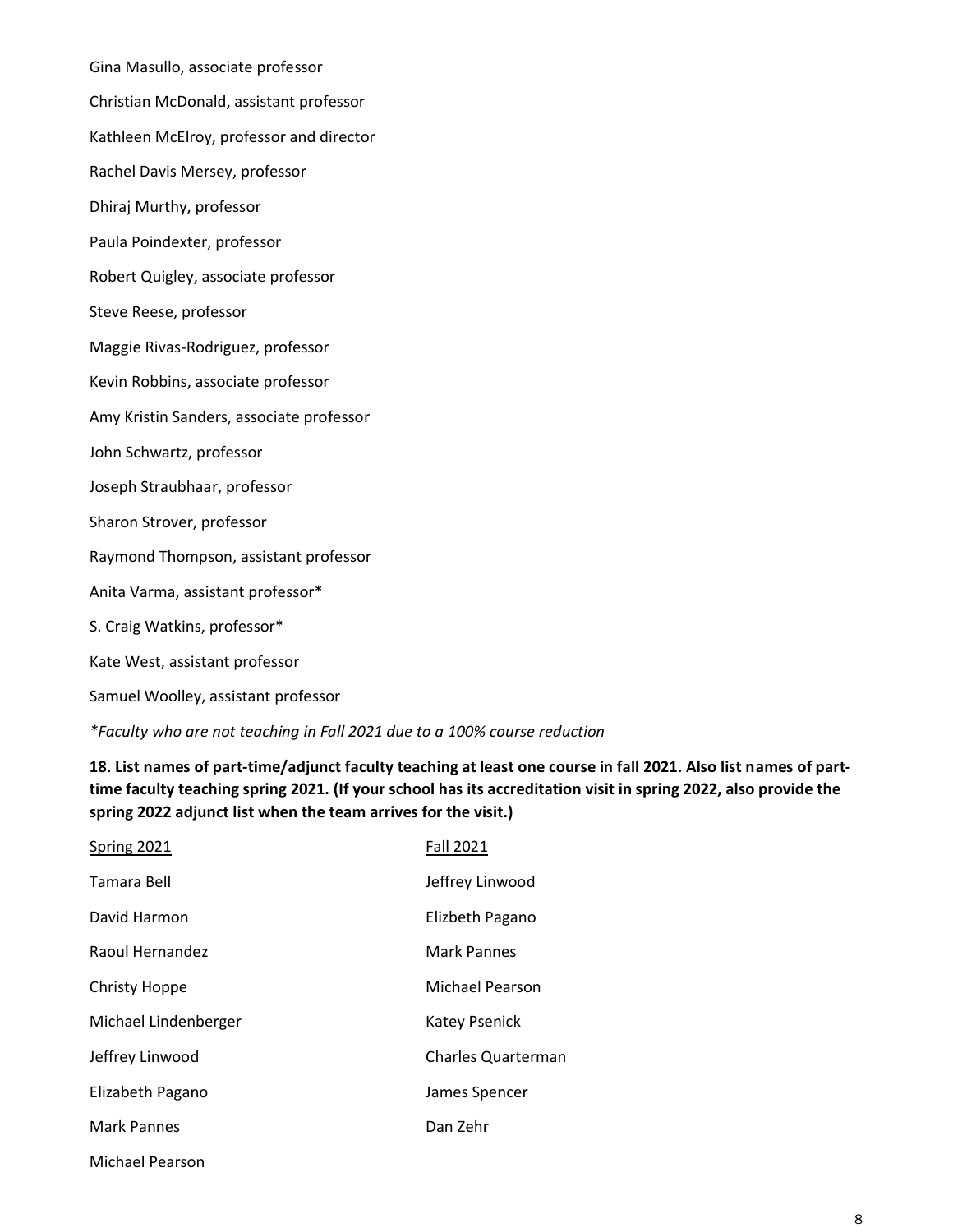Katey Psenick Charles Quarterman Emily Quigley John Savage Erna Smith Mallory Tarpley Rima N Vallbona Jason Wehling Dan Zehr

#### 19. **Schools on the semester system:**

For each of the last two academic years\*, please give the number and percentage of graduates who earned 72 or more semester hours outside of journalism and mass communications.

72 or more semester hours

outside of journalism and mass communications

|                            | Total     | Number        |         |
|----------------------------|-----------|---------------|---------|
| Year                       | Graduates | in Compliance | Percent |
| 2019-2020                  |           |               |         |
| academic year              | 123       | 123           | 100%    |
| 2018-2019                  |           |               |         |
| academic year<br>2017-2018 | 99        | 99            | 100%    |
| academic year              | 94        | 94            | 100%    |

*\*As of 12/01/21, graduation numbers for 2020-2021 remain unofficial. Official numbers will be provided to the site team during its visit.*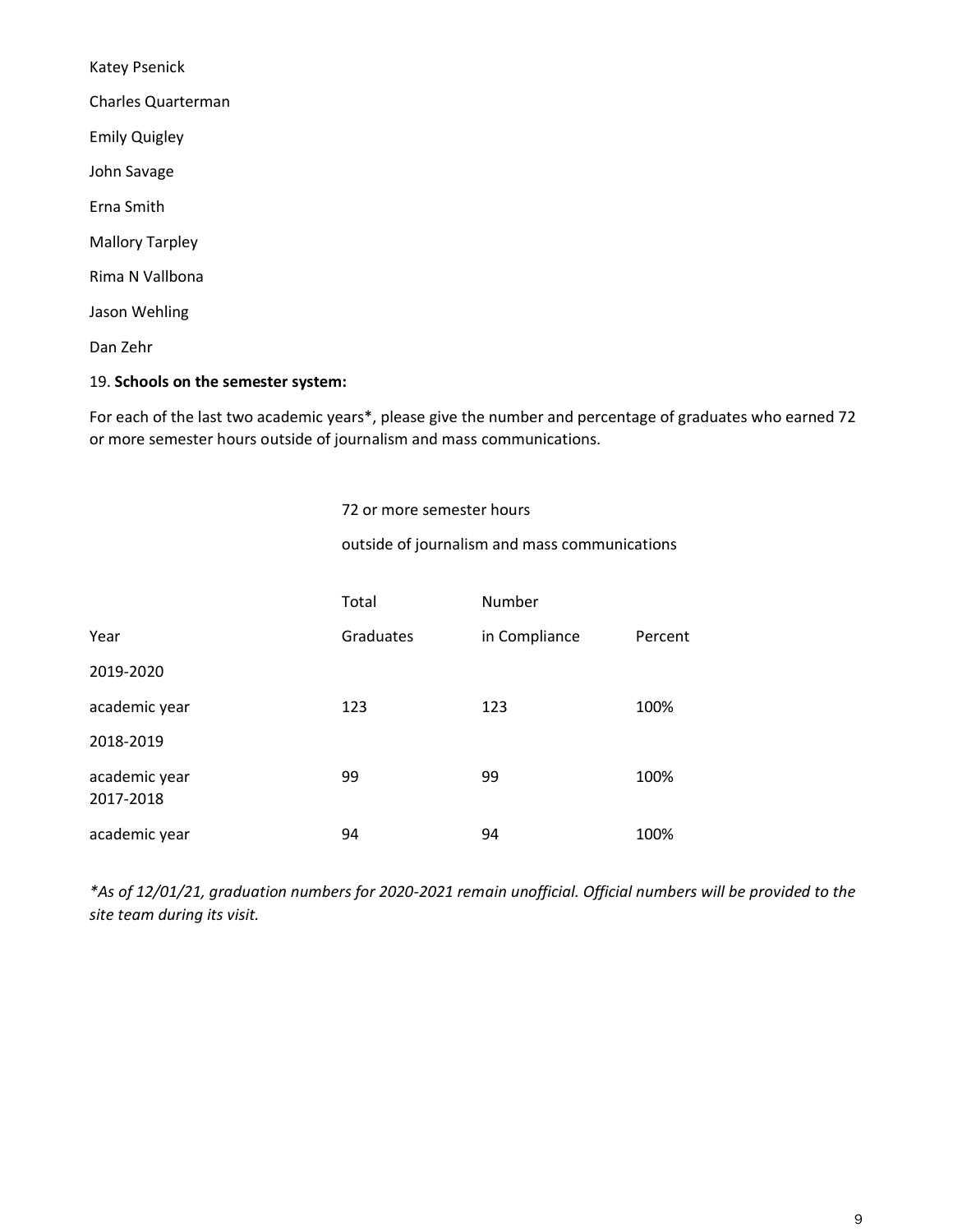### **PART II — Standard 1: Mission, Governance and Administration**

### **Unit performance with regard to indicators:**

### **a). The unit has a written mission statement and a written strategic or long-range plan that provides vision and direction for its future, identifies needs and resources for its mission and goals and is supported by university administration outside the unit. The unit annually updates its data on the ACEJMC searchable database website [\(https://lookup.acejmc.org\)](https://lookup.acejmc.org/).**

The unit's mission statement was originally crafted in 1997 and has been frequently updated, most recently in 2021. The college has been working from a strategic plan originally approved in 2014. The director of the school and dean of the college say that plan's goals have largely been achieved. Since the last self-study, the school has followed the plan to expand the faculty and increase diversity through high-profile hires; create professional and research labs; expand the curriculum to include more public journalism and focus on innovation and entrepreneurship.

The school is about to embark on drafting a new strategic plan that will follow the five pillars and goals in the university president's new strategic plan, which was poised to be implemented at the time of the site visit. The dean said the new plans will stress diversity, equity and inclusion. He also said all units in the college will stress data communications in their strategic plans.

At the time of the site visit, the unit had not posted updated data on the ACEJMC searchable database website.

## **b). The unit has policies and procedures for substantive faculty governance that ensure faculty oversight of educational policy and curriculum.**

The University of Texas-Austin's policies for faculty governance are found in "The Handbook of Operating Procedures," a set of policies maintained by the Provost's office. The unit and Moody College do not have their own policies and procedures. The university policies ensure faculty oversight of educational policy and procedure. There are three key standing committees in the school: A Budget Council, which conducts annual faculty evaluations and makes promotion and tenure recommendations to the dean; an Undergraduate Studies Committee, which oversees the undergraduate curriculum and course scheduling; and a Graduate Studies Committee, which consults on admissions, policy and graduate programs in the school. Curricular proposals are considered in committee and are then voted on by the full-time faculty. The full faculty meets once each month and holds a retreat before the start of the fall semester.

While the unit is subject to the universities policies and procedures, during the site visit, several faculty members questioned whether the policies and procedures were consistently followed, particularly related to tenure and promotion standards and practices, curriculum changes and hiring on the professional track. There is a lack of evidence in the record as to whether the policies and procedures were followed.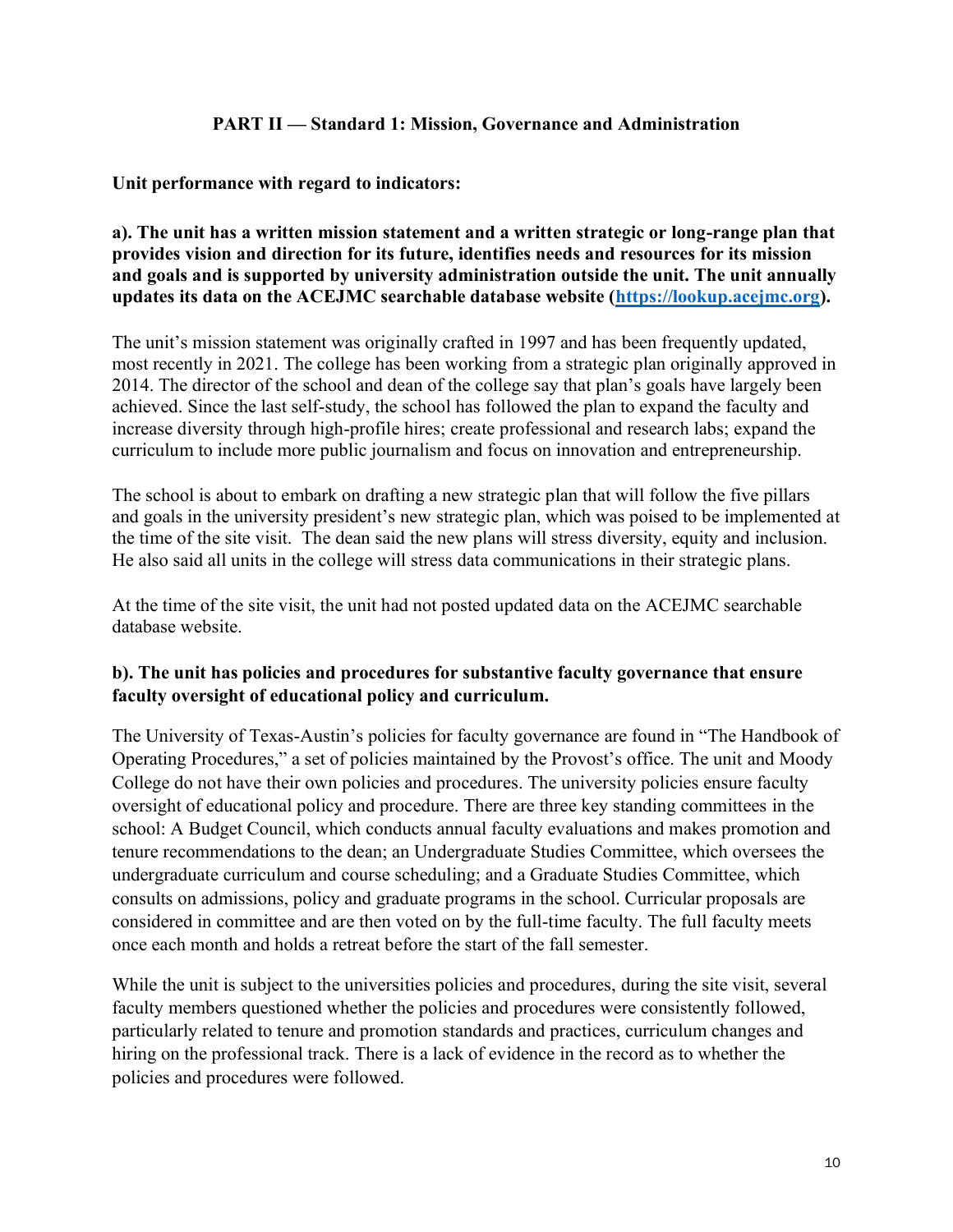## **c). The unit's administration provides effective leadership within the unit and effectively represents it in dealings with university administration outside the unit and constituencies external to the university**.

The unit has had two directors since the last reaccreditation visit in 2015. R.B. Brenner led the school from 2014 until his departure in 2018. After a national search, he was replaced by Dr. Kathleen McElroy, who had been the school's associate director.

Faculty members and the school's dean give Dr. McElroy high marks for increasing the diversity of the faculty, strongly supporting faculty, ensuring transparency of decision making, mentoring junior faculty and those seeking promotion, and being a general positive force in the college. She was described as caring and energetic. Recent graduates praised her for her empathy and willingness to consider new ideas and initiatives. Local hiring officials report that she stays in touch and jumps on job opportunities for the students.

# **d). The institution and/or the unit defines and uses a process for selecting and evaluating its administrators.**

The unit follows the University's Handbook of Operating Procedures when hiring, appointing and evaluating its director. After a national search in 2018, the dean of Moody College of Communication appointed Dr. McElroy, who was serving as associate director at the time, as the school's director. She was appointed as a full professor. Ordinarily, university guidelines require that directors be evaluated every four years to inform decisions on reappointment. The dean appoints a committee to review the director and draft an evaluative report. The committee typically is composed of a cross-section of faculty and staff from the unit, along with leaders from outside the unit. After reviewing the committee's report, the dean submits a recommendation to the president and provost as to whether the director should be reappointed. This extensive procedure has not been used in more than a dozen years because of director turnover.

Dr. McElroy was in the fourth year of her time at the time of the site team's visit and has elected not to seek reappointment. A search committee has been appointed and a national search for her replacement is underway.

## **e). Faculty, staff and students have avenues to express concerns and have them addressed.**

Most concerns expressed by faculty members, staff and students are handled through informal channels by the director. However, the university has an extensive process for resolving grievances brought by faculty members, staff and students. During the period of the self-study, no formal complaints had been filed.

The college conducts an annual anonymous survey of all faculty and staff where feedback is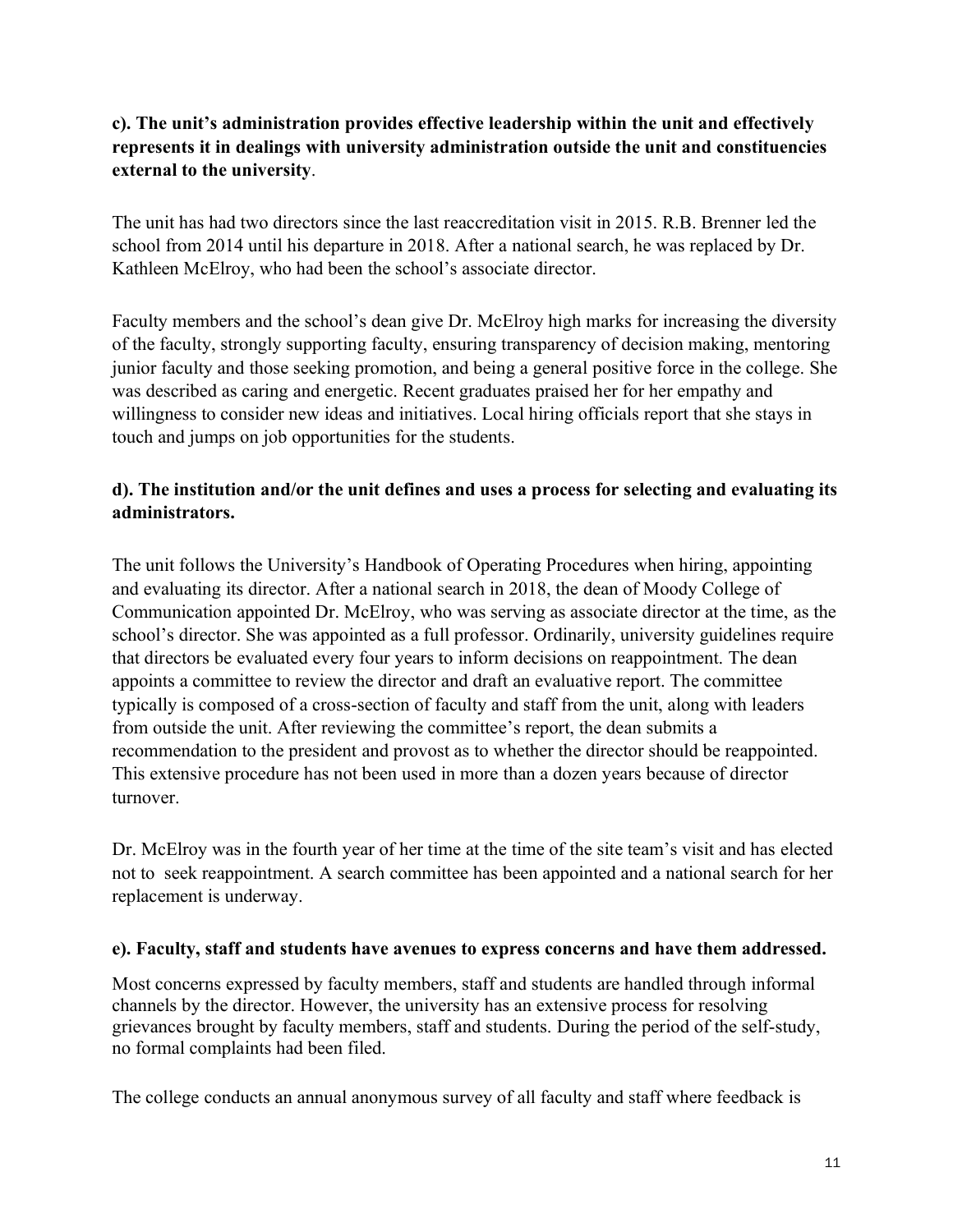gathered on all areas of performance and open-ended input is collected. The dean also holds Town Hall meetings of all faculty and staff twice each year.

The school follows extensive university procedures and follows federal law in reporting of campus crime and Title IX violations.

## **SUMMARY:**

The unit has a mission statement and strategic plan. Faculty governance is guided by university procedures and policies, but there is lack of evidence as to whether there is adherence to these policies and procedures. University procedures are in place for hiring and evaluating the school's director. Procedures also are in place to address faculty and student grievances as well as violations of law.

Overall evaluation compliance/non-compliance: **COMPLIANCE**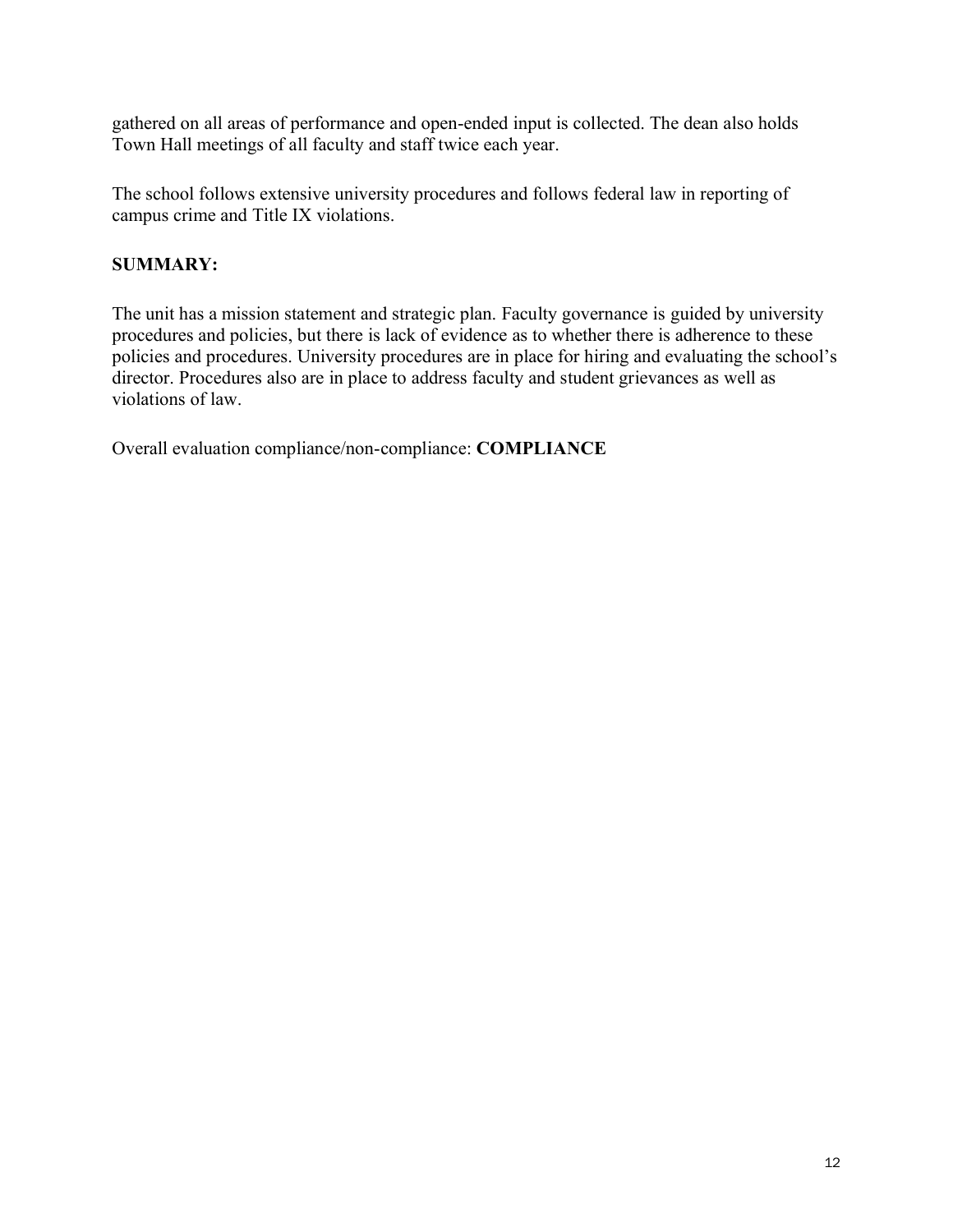### **PART II — Standard 2: Curriculum and Instruction**

### **Unit performance with regard to indicators:**

Discussions of indicators b, c and e must describe and evaluate the individual academic sequences in the unit.

**a). The unit requires that students take a minimum of 72 semester credit hours (or 104 quarter credit hours) required for a baccalaureate degree outside of journalism and mass communications and meet the liberal arts and sciences-general education requirements of the institution. ACEJMC expects at least 95 percent of the graduating classes in the two academic years preceding an accreditation visit to meet this requirement.**

The school was in compliance for the past two years of the rule requiring graduates to take a minimum of 72 credit hours outside of journalism and mass communications. The university proscribes 39 of the required 72 credit hours. They include courses in English, math, history, science, humanities and the arts. The Moody College requires eight "Skill and Experience" flag courses emphasizing core competencies and values (writing, ethics, cultural diversity, and quantitative reasoning).

## **b). The unit provides a balance between theoretical and conceptual courses, professional skills courses, and courses that integrate theory and skills to achieve the range of student competencies listed by the Council.**

The school's curriculum was revised in 2018 and allows students to take more skills courses. Students are required to complete 40 hours for the degree (15 credits in core courses, 21 credits in additional courses, and the remaining credits in additional journalism courses).

Core Courses: Level One: J 301F Fundamental Issues in Journalism (3 credits) Level One: J 302F Digital Storytelling Basics (3 credits) Level Two: J 310F Reporting: Words (3 credits) Level Two: J 311F Reporting: Images (3 credits) Level Three: J 350F Media Law (3 credits)

Additional Courses: Level Three: Skills Courses (9 credits) Level Three: Concept Course (3 credits) Level Three: Additional Skills or Concepts Course (3 credits) Level Four: Professional Practice (6 credits)

The curriculum has four levels of courses:

• Level One courses are known as known as "Fundamentals" and are designed to be taken at the beginning of study.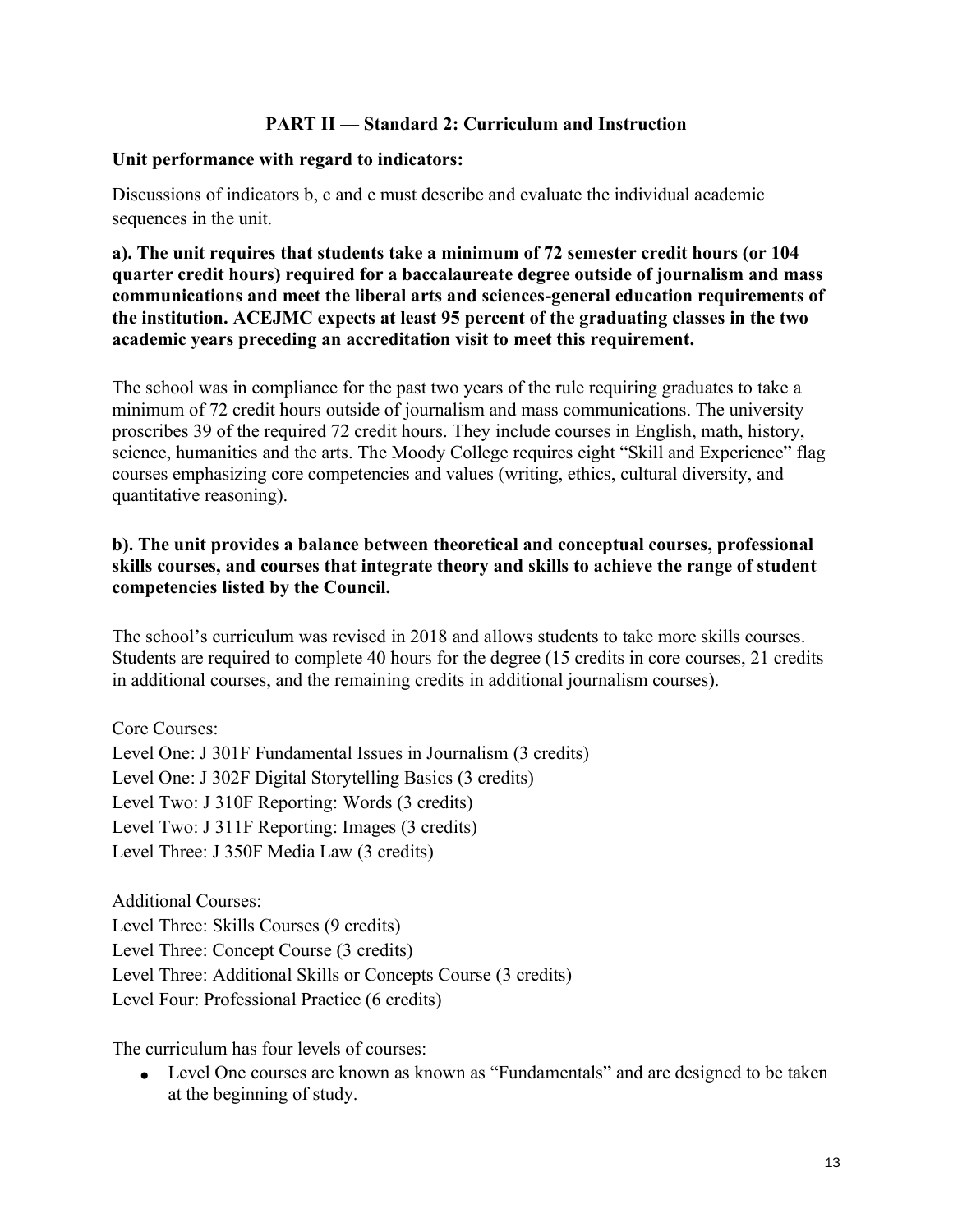- Level Two courses are known as "Applications" and are designed to provide students with the basics of reporting, information gathering and ethical practices.
- Level Three courses are known as "Skills and Concepts" and are designed to help students drill down into specialized subjects and themes.
- Level Four courses are known as "Professional Practices" and designed to prepare students for creating journalistic content.

Concept courses include News for a Mobile Audience, Media and Minorities, Journalism and Religion, Reporting Latin America, Gender and the News, Ethics in Journalism and Historical Perspectives in Journalism.

Skills courses include Reporting on City and County Government, Reporting Social Justice, Business and Financial Reporting, Reporting Sports, Reporting with Data, Television Reporting, Audio Storytelling, Podcast Production, Magazine Writing and Social Media Journalism.

Students complete the Professional Practices requirements by completing capstone courses and/or an internship(s).

A minor (15-19 credit hours) is not required but many students choose one using courses outside the school.

## **c). Instruction, whether on-site or online, is demanding and current, and is responsive to professional expectations of digital, technological and multimedia competencies. Achievements in teaching and learning are recognized and valued.**

Instruction is a high priority and rigorous. Faculty members have strong professional experience to draw upon. To stay current, many attend industry conferences. Courses are often revised based on feedback from professionals. In courses with multiple sections, instructors use the same syllabi and many of the same assignments. Digital Storytelling Basics, Reporting: Words and Reporting: Images are taught in a large lecture that all students attend together and then break into labs with individual instructors.

## **d). Student-faculty classroom ratios facilitate effective teaching and learning in all courses; the ratio in skills and laboratory sections, whether on-site or online, should not exceed 20-1. (Campaigns classes are exempt from the 20-1 ratio.)**

The school is in 100 percent compliance with the 20-1 student-faculty classroom ratio rule. Most of the skills classes and laboratory sections have fewer than 20 students and some have fewer than 15.

### **e). The unit advocates and encourages opportunities for internship and other professional experiences outside the classroom and supervises and evaluates them when it awards academic credit.**

The school encourages students to complete internships with journalism or media companies and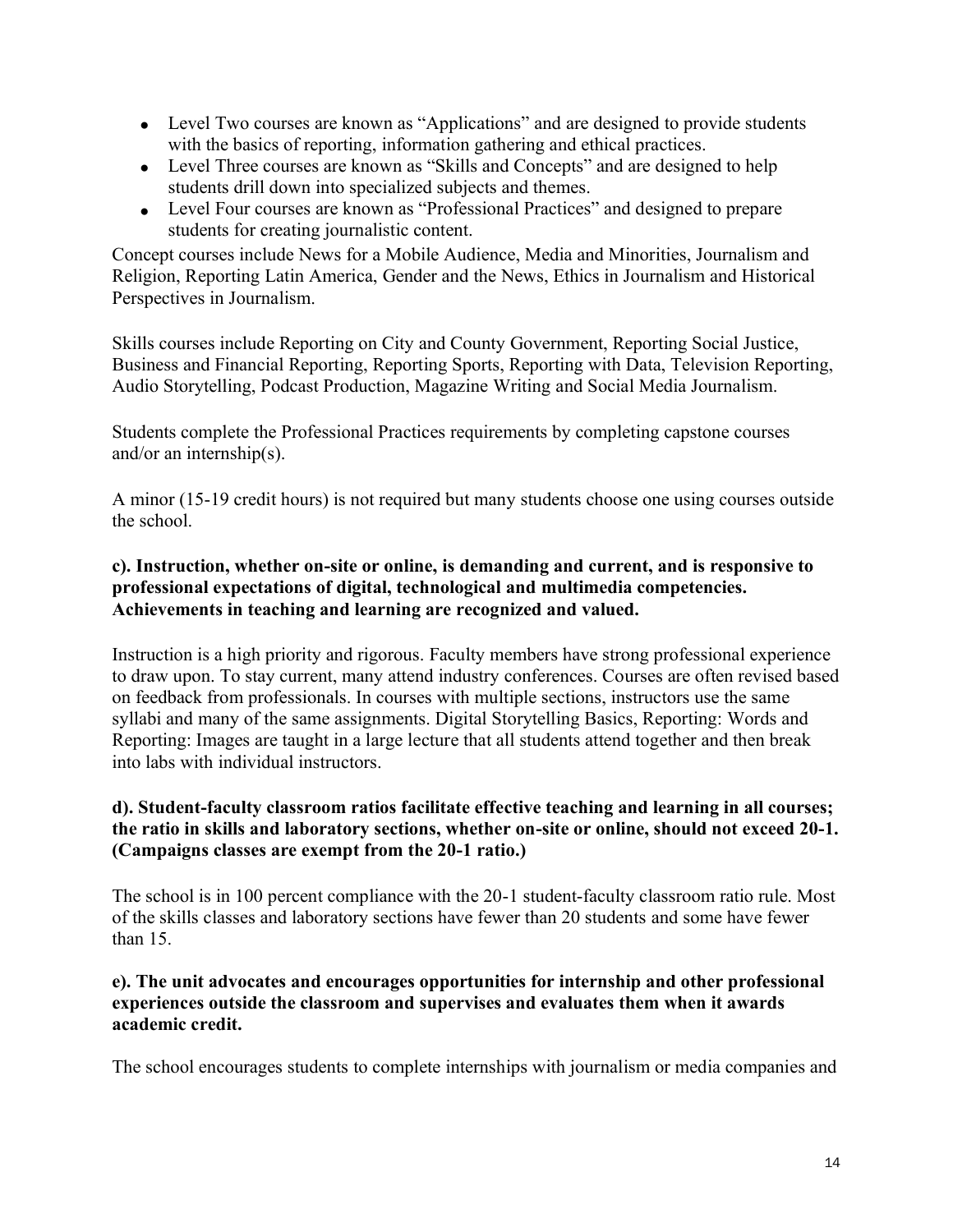organizations. Students must complete 150 hours for three hours of credit and 300 hours for 6 hours of credit. They must be supervised by a full-time media professional, given substantive experience, and complete mid-term and final evaluations. Students must complete a weekly journal, submit at least five examples of work done during the internship, and complete an internship evaluation form.

## **SUMMARY:**

The curriculum is up to date and instruction is rigorous. The school is in compliance with the 72 credit rule and the 20-1 classroom ratio rule. Students are encouraged to complete internships and many do so.

Overall evaluation, compliance/non-compliance: **COMPLIANCE**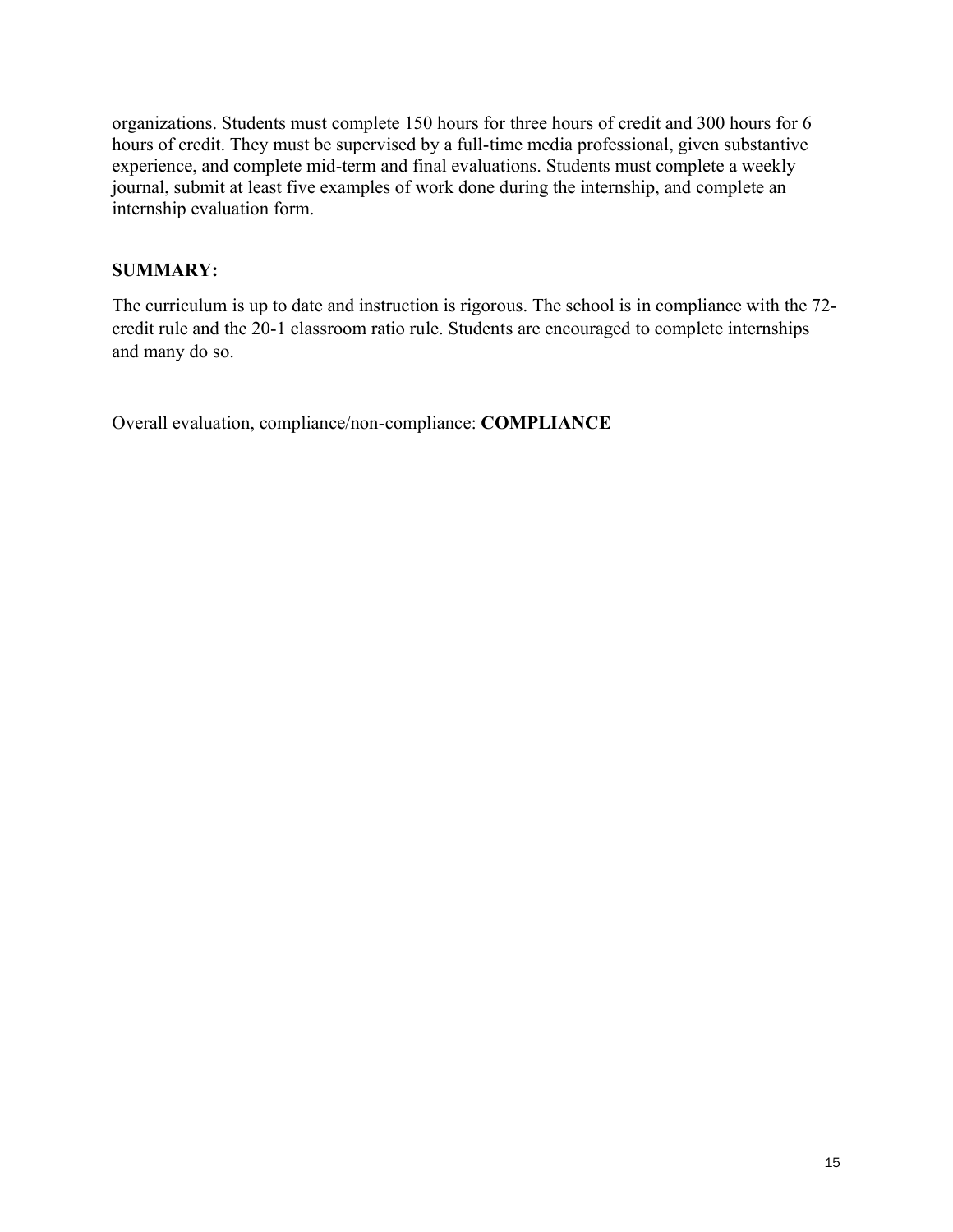### **PART II — Standard 3: Diversity and Inclusiveness**

**Unit performance with regard to indicators:**

**a). The unit has a written diversity plan for achieving an inclusive curriculum, a diverse faculty and student population, and a supportive climate for working and learning and for assessing progress toward achievement of the plan. The diversity plan should focus on domestic minority groups and, where applicable, international groups. The written plan must include the unit's definition of diversity and identify the under-represented groups.**

Found non-compliant in its most recent accreditation review, the school has invested significant effort over the past six years to improve across all standard indicators. Today the school is guided by a plan complete with clear objectives and the ability to assess progress.

Revised in 2018 and 2021, the Diversity Action Plan is designed to guide the school regarding promotion and tenure of faculty who identify as female and/or scholars from historically underrepresented groups, ensuring diversity content is embedded across the curriculum, and supporting significant faculty involvement in student journalism organizations. Faculty must document inclusion of diversity and inclusivity within their teaching and work in order to achieve "exceeds expectations" in the annual review process.

The Diversity Action Plan does not directly define diversity or identify underrepresented groups, however the implication is clear via the Moody College of Communications Diversity Statement which reads in part:

"These voices we empower and engage include individuals who belong to communities that have faced persecution on the basis of race, ethnicity, ability, gender or gender identity, sexual orientation, or religion in the U.S. and abroad; families that struggle economically, live in impoverished communities, or have been separated by incarceration or foster care; and those who have been historically excluded from higher education. Often these voices belong to individuals who identify as Indigenous/Native American, Black/African/African-American, Latinx/Hispanic, Asian/Asian-American, Pacific Islander, international, multi-racial, LGBTQ+, people with disabilities or impairments, people with diverse religious beliefs or ideologies, firstgeneration students, and other people from cultures or backgrounds who have faced intolerance and discrimination."

To ensure the Diversity Action Plan remains fresh, the director is expected to include the plan on the agenda of a faculty meeting each semester. It is also to be on the agenda at the annual retreat, and faculty report is often brought up at the influential Budget Council meetings.

**b). The unit's curriculum fosters understanding of issues and perspectives that are inclusive in terms of domestic concerns about gender, race, ethnicity and sexual orientation. The unit's curriculum includes instruction in issues and perspectives relating to mass communications across diverse cultures in a global society.**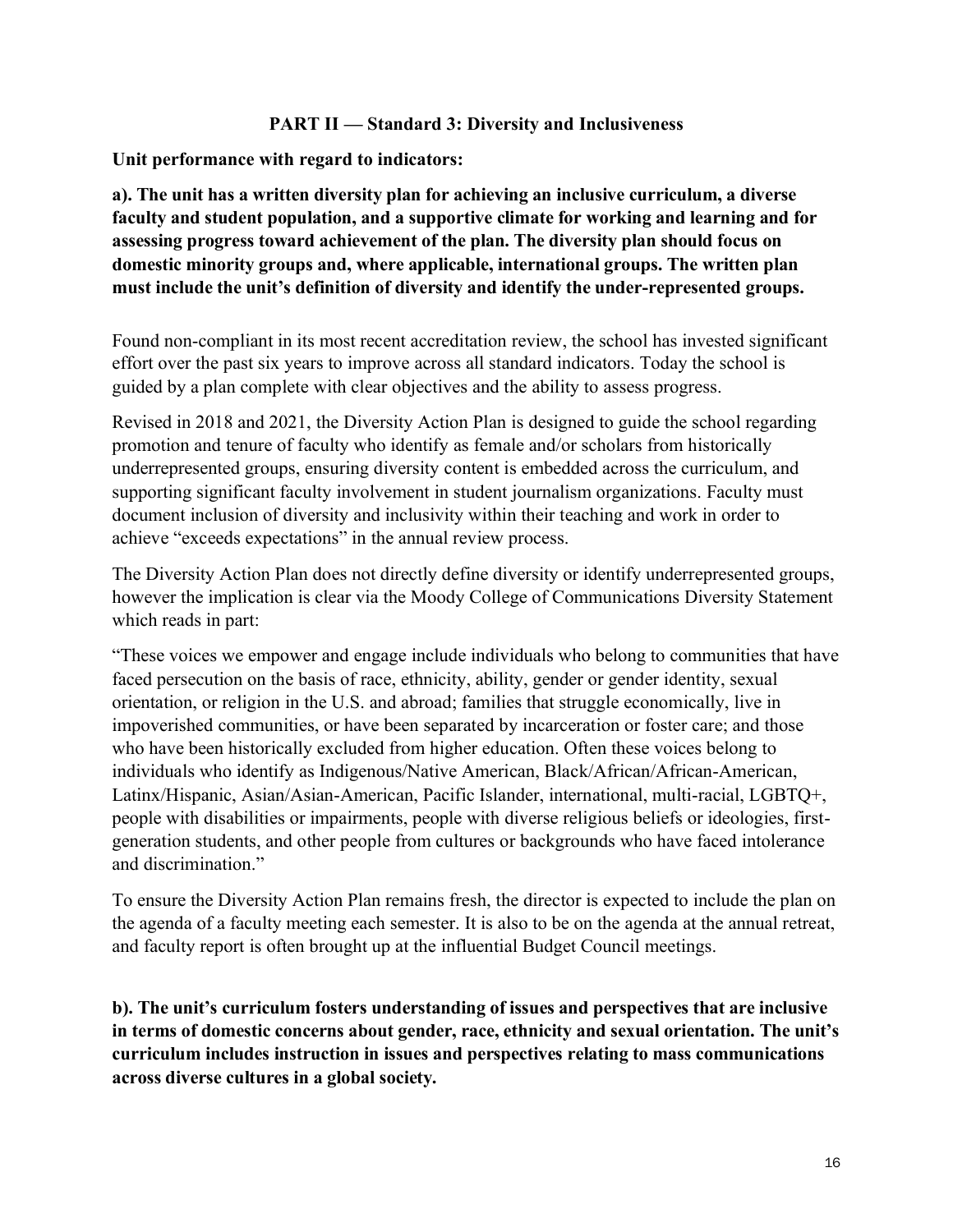All Journalism and Media undergraduates must complete at least one course with the "Cultural Diversity in the United States" flag from the University. The goal is for "students to explore indepth the shared practices and believes of one or more underrepresented cultural groups subject persistent marginalization." To earn this designation, these courses must meet the following criteria:

- At least one-third of the course grade must be based on content dealing with culture, perspectives, and history of one or more underrepresented cultural groups in the United **States**.
- Courses should not focus on broad or system issues at the expense of a focus on the experiences of cultural group members.
- Whenever possible, courses should include texts created by members of those cultural groups.
- Students will learn about underrepresented cultural groups in the US in relation to their own cultural experiences so that they engage in critical reflection.

The School of Journalism and Media offers several courses that meet the university's Cultural Diversity requirement:

- J332J Reporting Social Justice
- J340J Documentary Tradition of Latin America
- J341F Understanding African Americans and the Media
- J348D Gender and the News
- J356R Race and Digital Media Cultures

Similarly, all Journalism and Media undergraduates are required to take at least one course with the "Global Cultures" flag. These courses are designed to increase students' familiarity with cultural groups outside of the United States, as well as reflect on their own cultural experiences. Study abroad courses do not automatically qualify for the Global Cultures flag. All Journalism and Media students must take J350F Media Law, which carries this designation. The school offers five other classes which also carry this designation:

- J347F Reporting Latin America
- J342G Reporting the World
- J347G Cultural Survey of Photography
- J354F Journalism and Press Freedom in Latin America
- J362G Domestic Issues in a Global Perspective

Journalism and Media Studies students must also meet the Moody College of Communication's foreign language and culture requirement for undergraduates. This includes demonstrated intermediate proficiency in a foreign language or two courses in one language and one approved culture course relevant to that language.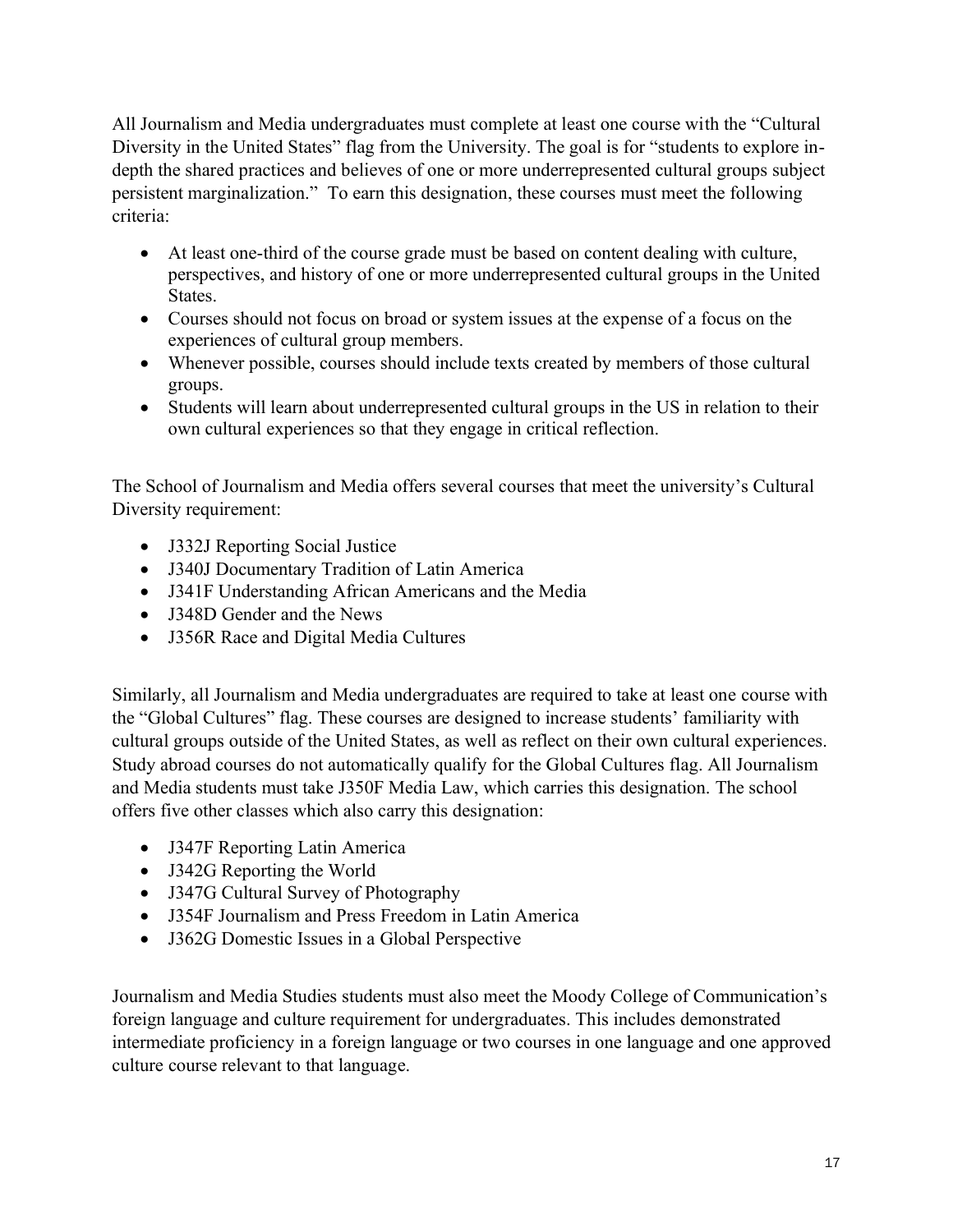Not mentioned in the self-study Standard 3 documentation but worth noting is that all Moody College students must take COM301E and COM302E. According to college leadership, these two classes are designed to introduce students to key communications concepts, among them multicultural communication and global communication. College leadership views these courses as important foundational instruction designed in part to foster understanding of these complex issues.

# **c). The unit demonstrates effective efforts to recruit women and domestic minority faculty and professional staff and, where feasible, recruits international faculty and professional staff.**

Noted as a "significant weakness" in the previous accreditation cycle, the School of Journalism and Media has made remarkable progress in this area over the past six years. Today some 39% of the school's current tenured and tenure-track faculty identify as from a historically underrepresented racial or ethnic group, an increase of about 6% since the last site team visit. Women now make up the majority of the faculty.

Promotion of women and minority faculty has also improved. This includes the first-ever promotion of a colleague who identifies as Latina, and another who identifies as a part-Native American female to the rank of full professor. Two other diverse faculty were promoted to full professor, a South Asian male (self-identified) and an African American female (self-identified).

The school credits recent success to an improved, robust recruitment framework. New strategies include "ads in national publications, including those focused on historically underrepresented groups, requiring applicants to include a formal diversity statement, and requiring all search committee members to complete implicit bias training." The school has also worked to improve connectivity with state and local media and journalism organizations. Meanwhile. The Moody College Associate Dean for Diversity, Equity and Inclusion serves as an ex-officio member of search committees.

Faculty report a genuine collective desire to improve the diversity of the group since the last site team visit and are proud of the accomplishments to date. In the words of one faculty member,

"It was embarrassing. We are at a place now that we are on equal footing with other departments around the country. We may have been late to the party, but we are here now and we are a force."

An important result of this effort has been the diversification of the Budget Council, which serves as a traditional promotion and tenure committee for the School of Journalism and is composed of tenured faculty.

To address retention of women and minority faculty and staff, Moody College provides funding for participation in the National Center for Faculty Development and Diversity Faculty Success Program. A mentoring program for junior faculty is now also in place. Importantly, the school now requires faculty to include a diversity statement as part of their faculty annual review.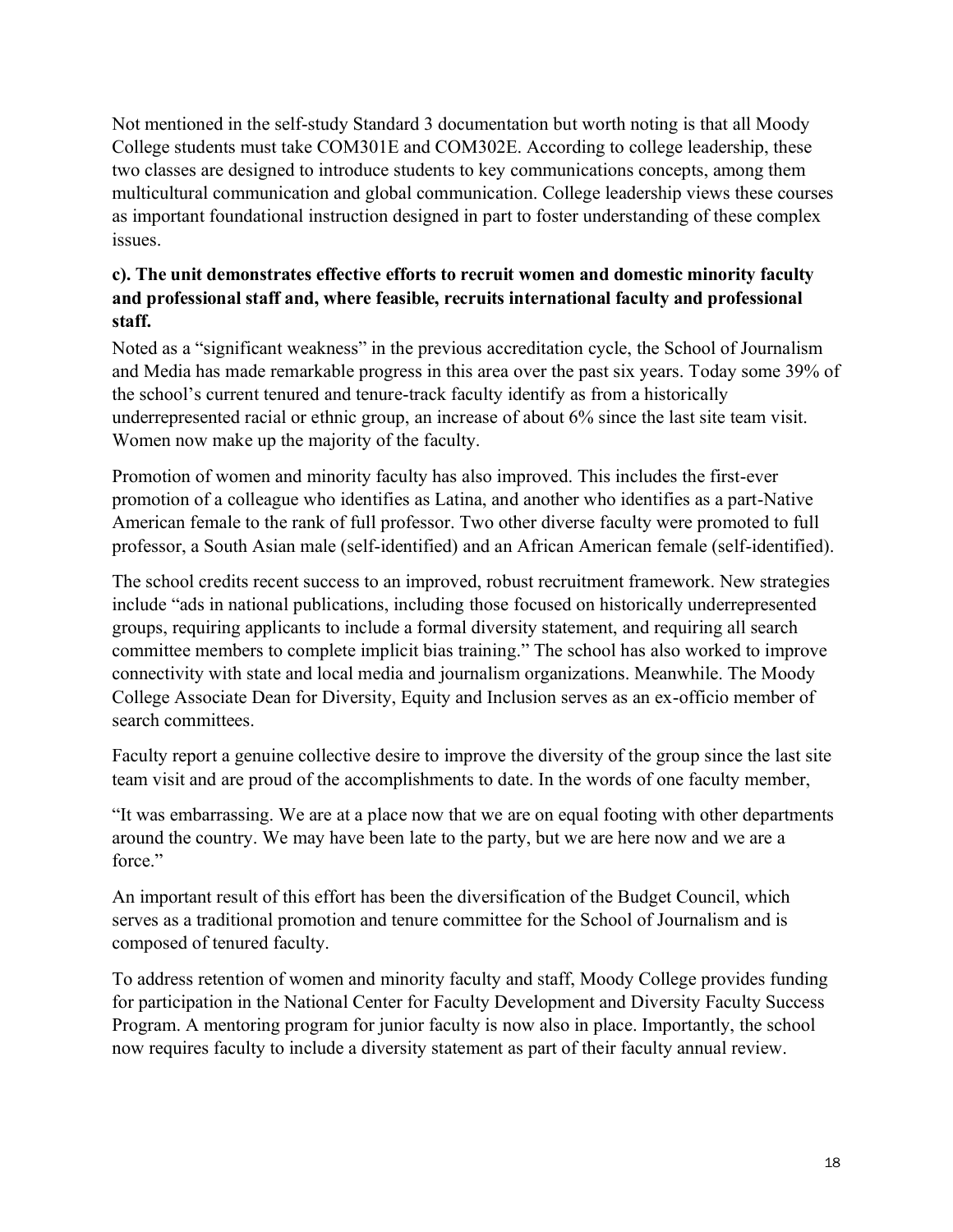Unfortunately, the school does not realize the same level of success recruiting minority adjunct faculty, with eight of nine part time instructors identifying as white, non-Hispanic in the Fall 2021 semester.

Staff is diverse and predominately female. During the self-study period, two people who served as administration manager were white women. The financial staff person, now retired, selfidentified as Latina. The graduate coordinator has been either a white woman or black man, and three administrative assistants are Latina.

# **d). The unit demonstrates effective efforts to help recruit and retain a student population reflecting the diversity of the population eligible to enroll in institutions of higher education in the region or population it serves, with special attention to recruiting under-represented groups.**

Texas state law requires that the University of Texas at Austin offer automatic admission to any eligible in-state student who graduates in the top 6% of their high school class. As noted in the self-study, the rule has resulted in an underrepresentation of Black and Hispanic students and an overrepresentation of Asian students. This does not accurately reflect the diversity of the state population.

The undergraduate student body at the school is 48% white (up from 40% in 2014), 33% Hispanic/Latino (up from 23%), 5% Black/African American (down from 7%) and 7% Asian (up from 6%). (All numbers rounded.) Of note, the 7% Asian population is significantly less than the 25% Asian population at the University. Conversely, the White student population is about 14% higher. These percentages track generally with the state of Texas, other than a dip in Black/African American representation, which is almost 12% at the state level.

Undergraduate admissions at the University of Texas are handled at a central level by the Office of Admissions. However, the school is active in efforts that impact the recruitment and retention of students from underrepresented groups. These include service on campus-wide recruitment and retention committees, faculty participation in campus-wide programming to support minority students, targeted marketing, and outreach efforts and partnerships and/or articulation agreements with HBCUs, HSIs and community colleges.

Some students report disappointment at the decreasing number of Black/African American students. One student told site team members, "A lot of times I'm the only black student in my classes. Diversity could be better; it can be hard to relate sometimes, or uncomfortable."

Regarding retention, the Moody College has outperformed the university. In 2020 Moody College had a four-year graduation rate of 81%, exceeding the university's 72%. The Moody College also exceeds the university's goal of 70% graduation rate for all target populations including Black, Hispanic, First-Generation, and Pell-eligible students. However, data provided by the school shows the unit underperforming, at between 50-60% at the six-year graduation rate.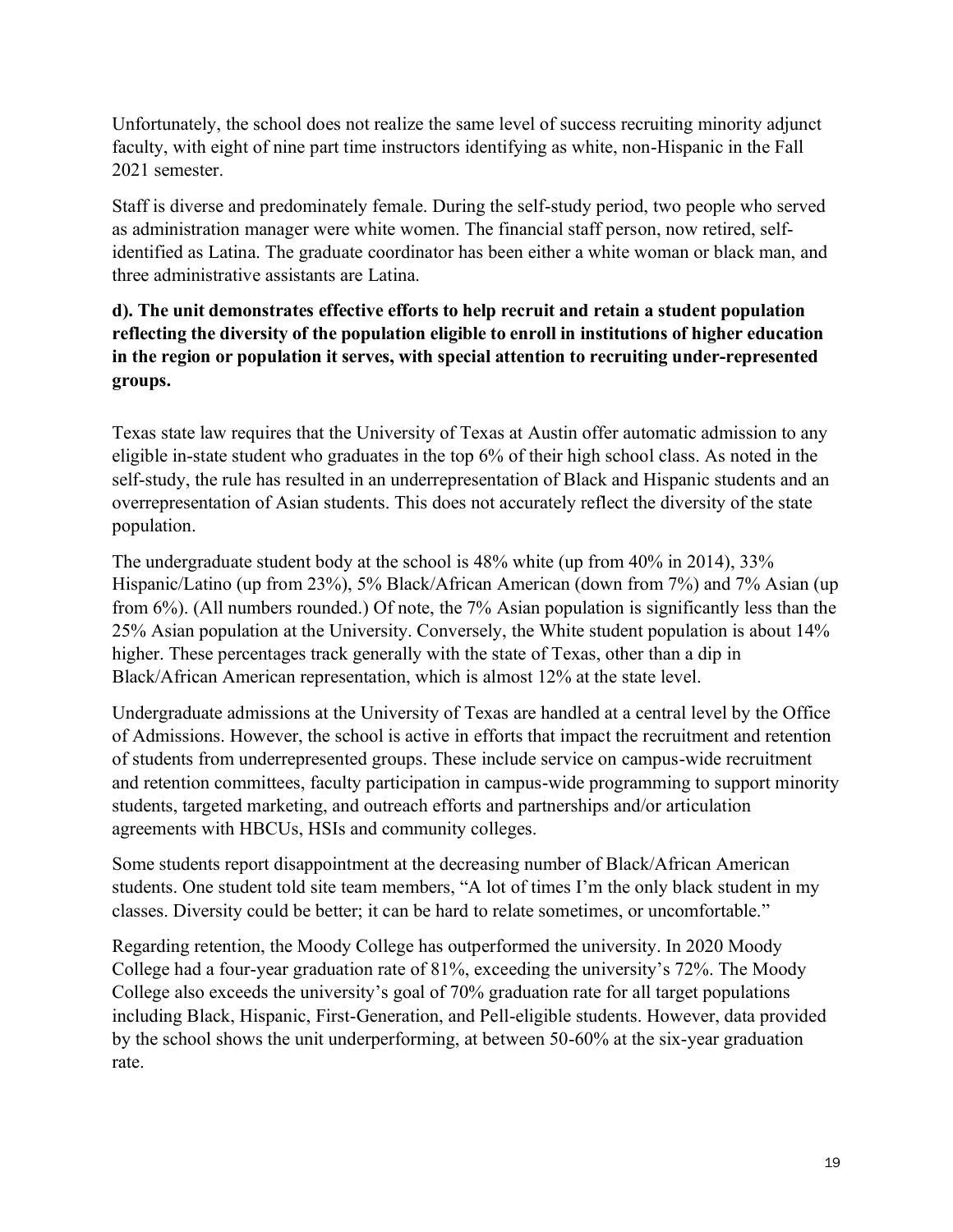**e) The unit has a climate that is free of harassment and all forms of discrimination, in keeping with the acceptable cultural practices of the population it serves, accommodates the needs of those with disabilities, and values the contributions of all forms of diversity. Accreditation site visit teams will apply this standard in compliance with applicable federal and state laws and regulations, as well as the laws of the countries in which non-U.S. institutions are located.**

The School of Journalism is subject to the University of Texas' policies on discrimination and harassment. University policy defines harassment and discrimination and outlines procedures for the reporting, investigation and adjudication of complaints from employees, students and members of the public. The policy states in part:

"It is the policy of The University of Texas at Austin ("University") to provide an educational and working environment that provides equal opportunity to all members of the University community. In accordance with federal and state law, the University prohibits unlawful discrimination, including harassment, on the basis of race, color, religion, national origin, sex, pregnanc[y\[1\],](https://policies.utexas.edu/policies/nondiscrimination-policy#_ftn1) age, disability, citizenship, veteran status and genetic information. The University also prohibits discrimination on the basis of, sexual orientation, gender identity, and gender expression. Procedures for filing discrimination complaints on the basis of sex, including sexual harassment, are addressed by [HOP 3-3031.](http://www.policies.utexas.edu/policies/prohibition-sexual-discrimination-sexual-harassment-sexual-assault-sexual-misconduct) In this policy, the terms sex and gender are interchangeable."

The school also adheres to the university's Equal Employment Opportunity policy, which states in part, "The University of Texas at Austin is committed to an educational and working environment that provides equal opportunity to all members of the university community."

No faculty, staff or students relayed concerns regarding harassment or discrimination in the current climate.

## **SUMMARY:**

Progress made by the unit in the area of diversity and inclusiveness since the previous accreditation is remarkable and should be commended. Found non-compliant in this standard by the last site team, the unit used the external feedback as a catalyst for change. A strong Diversity Action Plan provides a roadmap to success. There has been good progress toward the hiring, mentoring and support of women and minority faculty. Meanwhile recent promotions have elevated the voices from underrepresented groups at the highest, most influential levels such as the Budget Committee. A junior faculty mentorship program is now in place. Evidence of the inclusion of diversity and inclusiveness within the curriculum is a measurement in the annual review process. Opportunities for continued growth include consistency in ensuring that diversity and inclusiveness are embedded throughout the curriculum, and all faculty are incorporating on a regular basis.

Overall evaluation, compliance/non-compliance: **COMPLIANCE**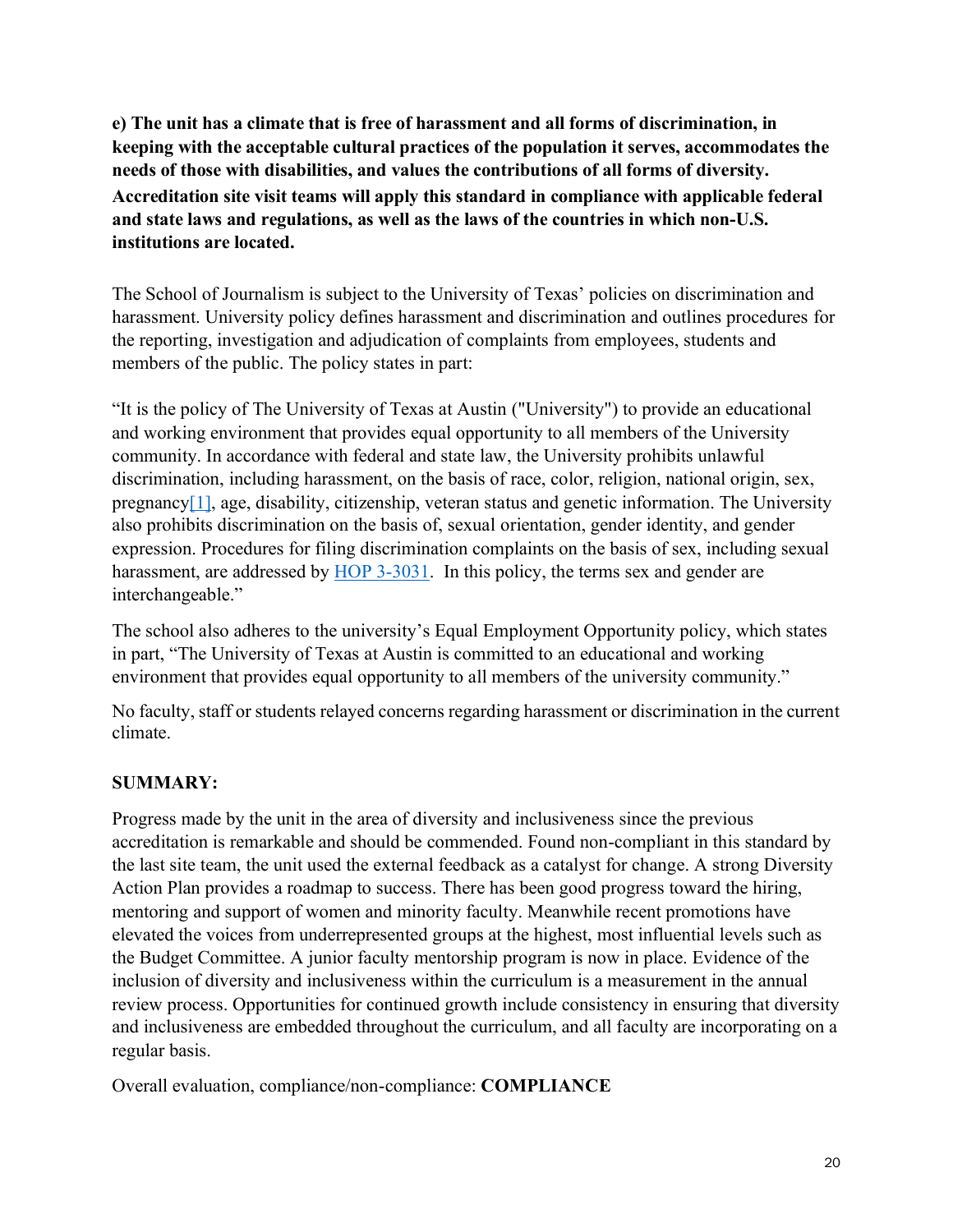## **Academic Year 2021-2022: Full-time faculty**

| Group                           | Female         | % of total<br>faculty | <b>Male</b>    | % of total<br>faculty |
|---------------------------------|----------------|-----------------------|----------------|-----------------------|
| Black/African-American          | $\mathfrak{D}$ | 6.4%                  | $\overline{2}$ | 6.4%                  |
| White                           | 9              | 29.0%                 | 10             | 32.3%                 |
| American Indian/Alaskan Native  | $\mathbf 1$    | 3.2%                  | $\Omega$       | 0.0%                  |
| Asian                           | 3              | 9.7%                  | 1              | 3.2%                  |
| Hispanic/Latino (any race)      | $\mathbf 1$    | 3.2%                  | $\mathfrak{D}$ | 6.4%                  |
| Native Hawaii/Pacific Islanders | Ω              | 0.0%                  | ∩              | 0.0%                  |
| Two or more races               | Ω              | 0.0%                  | 0              | 0.0%                  |
| Other race                      | 0              | 0.0%                  | 0              | 0.0%                  |
| International (any race)*       | N/A            | N/A                   | N/A            | N/A                   |

**Source:** The University of Texas at Austin

\*This data was not available.

### **Academic Year 2021-2022: Part-time/adjunct faculty**

| Group                           | Female   | % of total<br>faculty | Male     | % of total<br>faculty |
|---------------------------------|----------|-----------------------|----------|-----------------------|
| Black/African-American          | Ω        | 0.0%                  | 0        | 0.0%                  |
| White                           | 7        | 53.8%                 | 5        | 38.5%                 |
| American Indian/Alaskan Native  | Ω        | 0.0%                  | 0        | 0.0%                  |
| Asian                           | ∩        | $0.0\%$               | ∩        | 0.0%                  |
| Hispanic/Latino (any race)      | 1        | 7.7%                  | $\Omega$ | 0.0%                  |
| Native Hawaii/Pacific Islanders | ∩        | 0.0%                  | ∩        | 0.0%                  |
| Two or more races               | Ω        | 0.0%                  | 0        | 0.0%                  |
| Other race                      | $\Omega$ | 0.0%                  | ∩        | 0.0%                  |
| International (any race)*       | N/A      | N/A                   | N/A      | N/A                   |

**Source:** The University of Texas at Austin

\*This data was not available.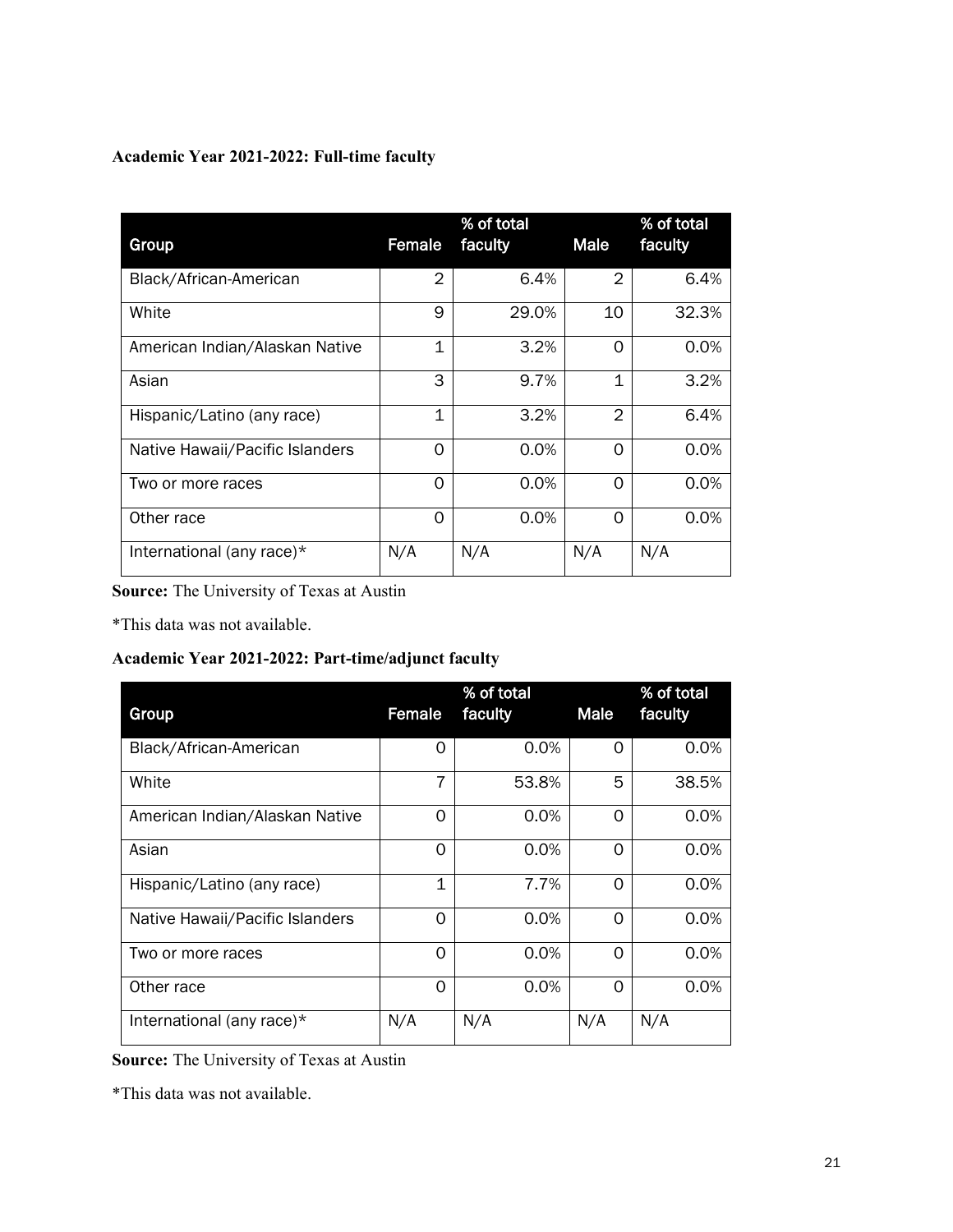## **Academic Year 2021-2022: Full-time faculty**

| Group                           | Female         | % of total<br>faculty | <b>Male</b>    | % of total<br>faculty |
|---------------------------------|----------------|-----------------------|----------------|-----------------------|
| Black/African-American          | $\overline{2}$ | 6.4%                  | $\overline{2}$ | 6.4%                  |
| White                           | 9              | 29.0%                 | 10             | 32.3%                 |
| American Indian/Alaskan Native  | $\mathbf 1$    | 3.2%                  | $\Omega$       | 0.0%                  |
| Asian                           | 3              | 9.7%                  | $\mathbf 1$    | 3.2%                  |
| Hispanic/Latino (any race)      | $\mathbf 1$    | 3.2%                  | $\overline{2}$ | 6.4%                  |
| Native Hawaii/Pacific Islanders | $\Omega$       | 0.0%                  | $\Omega$       | 0.0%                  |
| Two or more races               | O              | 0.0%                  | $\Omega$       | 0.0%                  |
| Other race                      | ∩              | 0.0%                  | $\Omega$       | 0.0%                  |
| International (any race)*       | N/A            | N/A                   | N/A            | N/A                   |

**Source:** The University of Texas at Austin

\*This data was not available.

## **Academic Year 2021-2022: Part-time/adjunct faculty**

| Group                           | Female   | % of total<br>faculty | <b>Male</b> | % of total<br>faculty |
|---------------------------------|----------|-----------------------|-------------|-----------------------|
| Black/African-American          | O        | 0.0%                  | $\Omega$    | 0.0%                  |
| White                           | 7        | 53.8%                 | 5           | 38.5%                 |
| American Indian/Alaskan Native  | 0        | 0.0%                  | $\Omega$    | 0.0%                  |
| Asian                           | $\Omega$ | 0.0%                  | $\Omega$    | 0.0%                  |
| Hispanic/Latino (any race)      | 1        | 7.7%                  | $\Omega$    | 0.0%                  |
| Native Hawaii/Pacific Islanders | O        | 0.0%                  | O           | 0.0%                  |
| Two or more races               | 0        | 0.0%                  | $\Omega$    | 0.0%                  |
| Other race                      | 0        | 0.0%                  | $\Omega$    | $0.0\%$               |
| International (any race)*       | N/A      | N/A                   | N/A         | N/A                   |

**Source:** The University of Texas at Austin

\*This data was not available.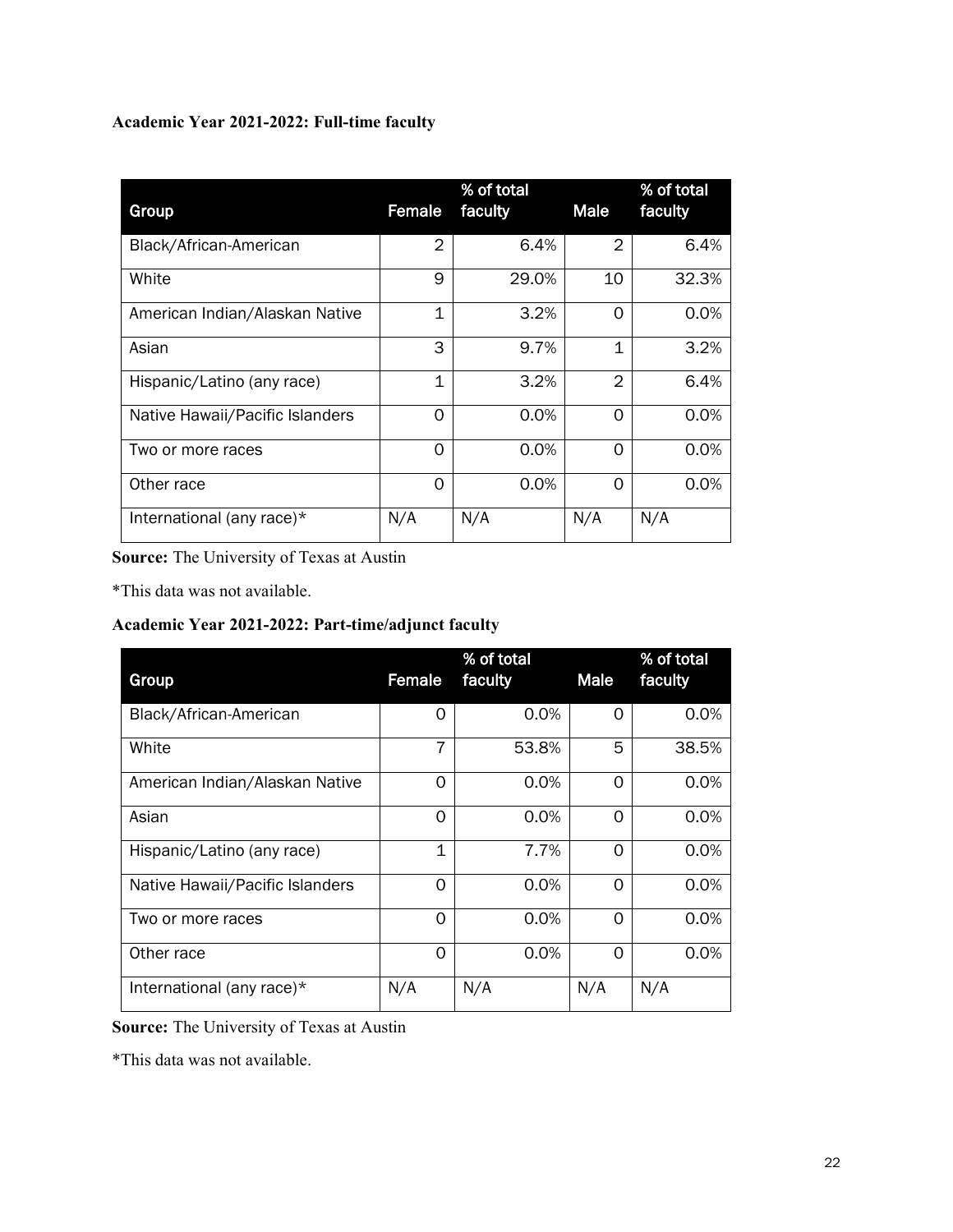### **PART II — Standard 4: Full-Time and Part-Time Faculty**

### **Unit performance with regard to indicators:**

## **a). The unit has written criteria for selecting and evaluating the performance of all full-time and part-time faculty and instructional staff**.

Since its last accreditation visit, the school has welcomed 17 new faculty, 3 of whom have come from the College's Radio, Television, and Film school, and 14 of whom have been hired into new roles. Overall, the school employs 31 full-time faculty members.

The school does not have written criteria to guide the search process for full-time faculty. Instead, the informal process is for the director of the school to appoint a search committee consisting of faculty, students, and external members. The committee develops and circulates job ads. For this purpose, the school is required to use a JobElephant service provided by the University. In addition, it uses the Interfolio system to manage applications. The committee conducts initial interviews with candidates and chooses finalists. Typically, finalists visit campus for final interviews, though during the pandemic these interviews have been undertaken remotely. Interviews include job talks, teaching demonstrations, and meetings with faculty, students, the search committee, the director and the dean. The search committee solicits feedback from the community and makes a recommendation to the director and dean.

The school's Diversity Action Plan requires the director and search committee chair to produce a written report to the faculty and/or Budget Council on the outcome of the process. Information in this report includes the search committee composition, diversity of venues advertised, and diversity of applicants.

With respect to part-time faculty, records indicate that the school has used 14 adjunct and assistant instructors during the last year. There are no written criteria for selection of these instructors. Instead, faculty are invited to recommend professionals in Austin, who often have guest-lectured in their classes. Other potential instructors reach out to us through our open call for part-time faculty on UT's hiring website. The director or associate director review resumes, meet with applicants and vet recommendation letters, which are required.

Annual evaluations of faculty are guided by the Moody College Faculty Workload policy. According to this policy, all full-time faculty are evaluated annually in all areas of their responsibility. Annual reviews are conducted by the school Budget Council and its Extended Budget Council (which includes one additional assistant professor and one professor of practice). Overall performance outcomes may exceed expectations, meet expectations, not meet expectations, or be unsatisfactory. Probationary faculty undergo comprehensive reviews at year three and year six. Tenured faculty undergo comprehensive reviews every five years post-tenure. Professional track faculty undergo similar annual reviews as tenure track faculty, though the criteria for their performance are dependent upon their role. Further, these criteria may change from year-to-year, or at the time of promotion.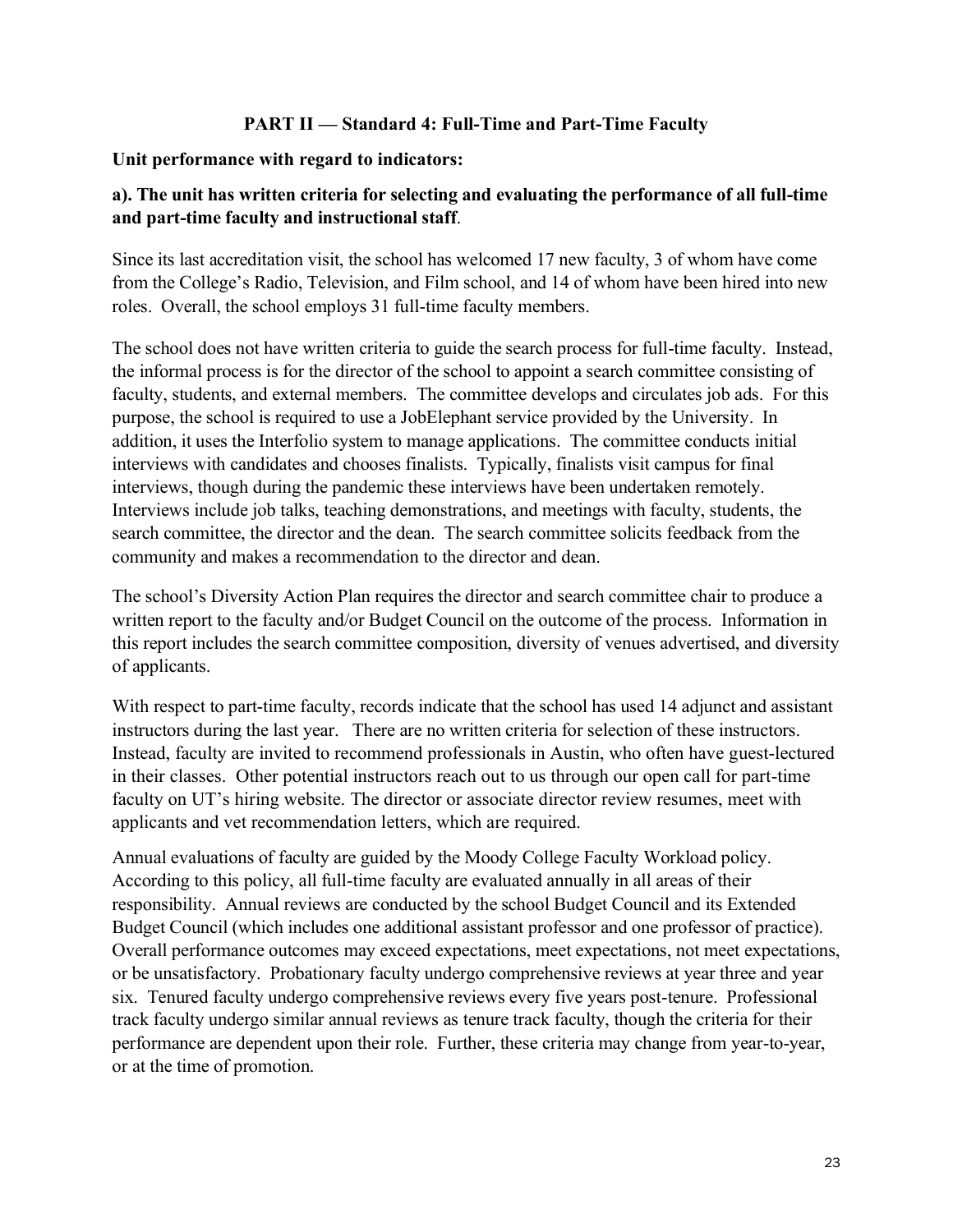Adjunct faculty are evaluated via student course surveys. Peer observations are also done for all new adjunct instructors.

# **b). Full-time faculty have primary responsibility for teaching, research/creative activity and service.**

Full-time faculty have primary responsibility for teaching, research/creative activity, and service in the school. Records indicate that in the prior three years (2018-2021), over 80% of courses in the school were taught by full-time faculty. Both academic and professional faculty are highly active in the areas of research and creative activity, and most of the service responsibility in the school is undertaken by full-time faculty as well.

# **c). Credentials of the unit's faculty represent a balance of professional and scholarly experience and expertise kept current through faculty development opportunities, relationships with professional and scholarly associations, and appropriate supplementation of part-time and visiting faculty.**

The school's full-time faculty have a balance of professional and scholarly experience. The school employs 31 full-time faculty. Of these faculty, 70% hold terminal degrees, including 2 MFAs, 1 JD, 18 PhDs, and 1 JD/PhD. More than 80% of full-time faculty have prior experience in a media-related profession, and 19 have 10+ years of such experience.

On campus professional development resources for faculty research are extensive. For example, the Moody College has an associate dean for research and a staff of three professionals dedicated to helping faculty achieve their research and creative goals.

There also exist many resources on campus for enhancing instruction. These include a Faculty Innovation Center (FIC) initiated by the Provost's Office. The FIC provides course improvement funds, professional development opportunities, and other support for teaching improvement. The campus Center for Teaching also offers a great deal of programming. In addition, the Moody College has created a Center for Advanced Teaching Excellence (CATE) to enhance professional development opportunities for instruction.

## **d). The unit regularly evaluates instruction, whether onsite or online, using multiple measures that include student input.**

Instruction is evaluated annually in the context of faculty members' annual evaluation. This evaluation is conducted by the school's Budget Council.

Student input is sought via a course survey instrument. Two such instruments are available: a basic or "short" form that includes 12 core questions, two demographic questions and one openended question, and an expanded or "long" form that includes all the questions on the short form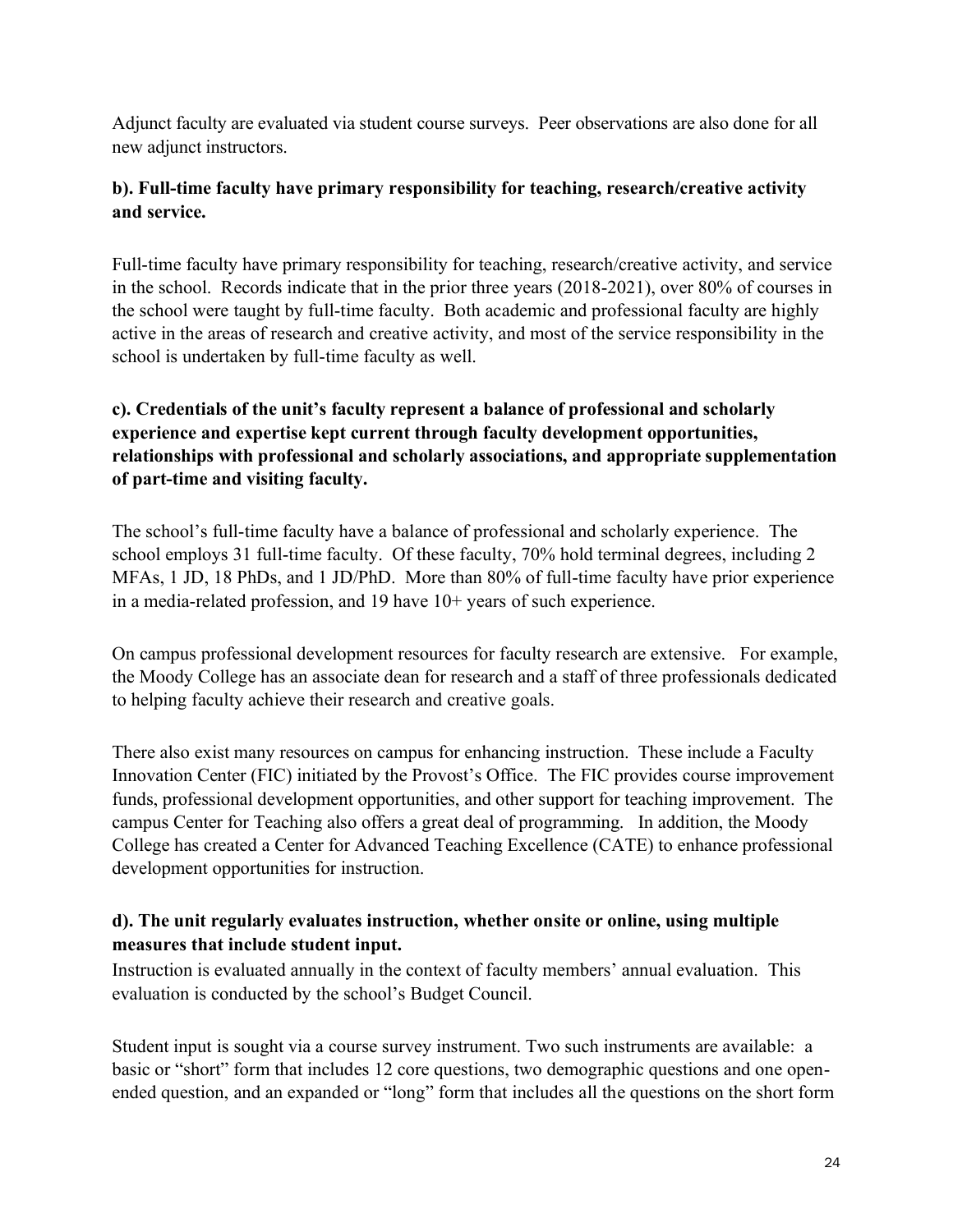plus 7 additional questions. The long form is commonly used within the Moody College and it is the default form used in the Journalism and Media School.

Annual reviews of instruction also include peer observations. There does not appear to be a standard form of these observations.

Since the last review, several faculty have won awards and citations for high-quality teaching, including two professional association teaching awards, two college teaching awards, and two system-level teaching awards. These distinctions indicate that the full-time faculty are providing students with an exceptional experience in the classroom.

# **e). The faculty has respect on campus for its university citizenship and the quality of education that the unit provides.**

College leaders indicate that the school has a strong reputation in the college. The reputation of the school across campus is wedded to the broader reputation of the college. Both are highly respected. Faculty in the school are respected by their peers and participate in campus wide programs, such as the development of first year seminars. Faculty across campus also seek out journalism students to help in the public communication of their research, which is an indication that they value the instructional ability of journalism and media faculty.

## **SUMMARY:**

Promotion and tenure and annual evaluation in the school relies upon written guidelines provided by the university and the college, and formal and informal mentoring of new faculty. Instruction is evaluated annually via student course and peer evaluations. The school has an excellent balance of academic and professional faculty and is well-regarded across the college and university. Fulltime faculty have primary responsibility for instruction and service in the school.

Overall evaluation, compliance/non-compliance: **COMPLIANCE**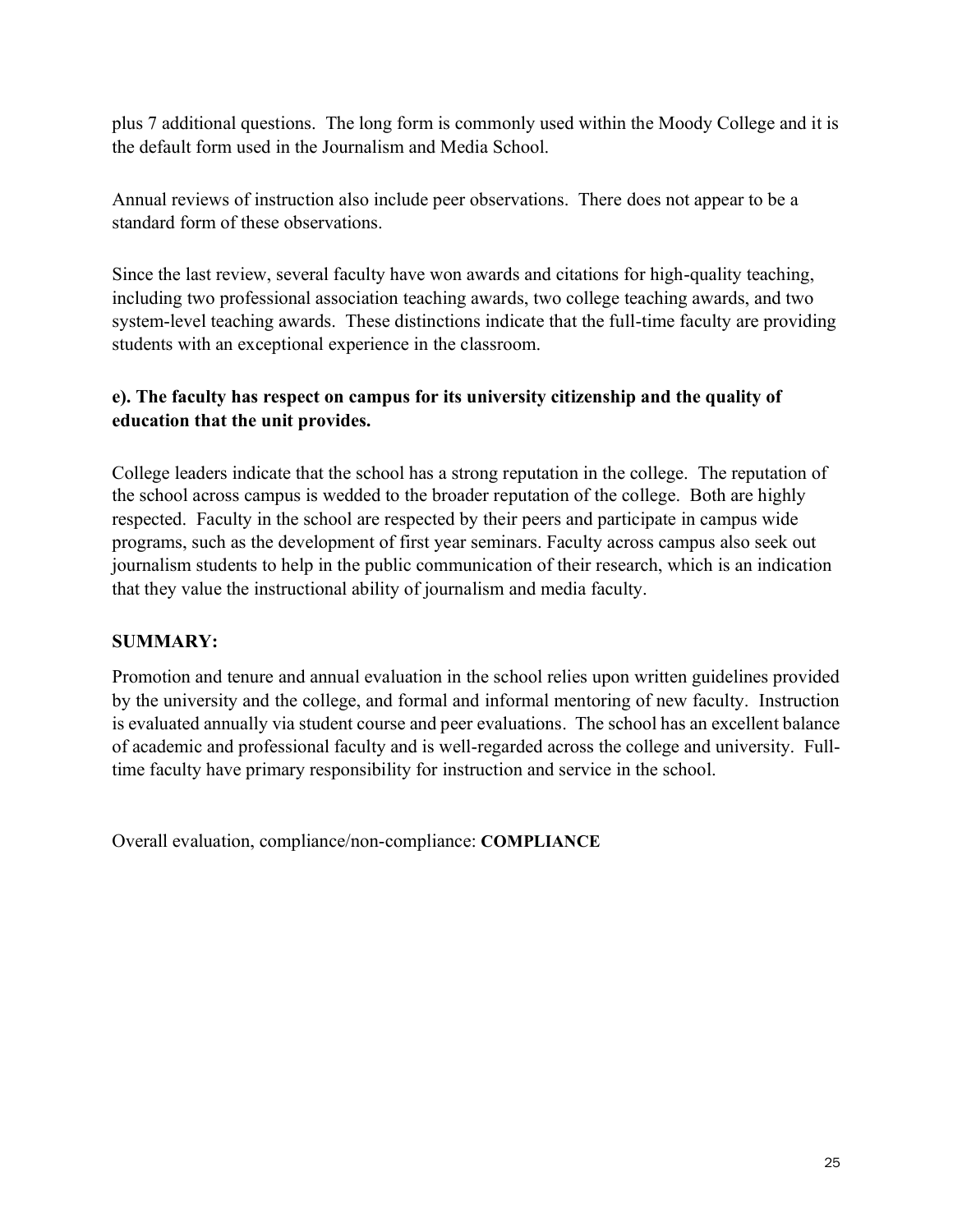## **PART II — Standard 5: Scholarship: Research, Creative and Professional Activity**

### **Unit performance with regard to indicators:**

### **a). The unit requires, supports and rewards faculty research, creative activity and/or professional activity.**

The school places a strong emphasis on faculty research and creative activity. With a 2-2 course load, full-time tenure-track teach relatively less than professional and instructional track faculty. The expectation is that TT faculty will fill this time with a robust research or creative activity agenda. This activity is tracked via the university's Faculty Activity Report. Faculty research and creative activity are reviewed annually by the school's Budget Council, and more substantive reviews are conducted in year three and year six for probationary faculty, and every five years for post-tenure faculty.

The Moody College provides several sources of support for faculty research and creative activity. These include:

- Faculty research assignments that allow faculty to take one semester of paid leave to focus on research projects.
- Summer research assignments which provide summer salary for faculty involved in research and creative work.
- A dean's fellowship program that provides course releases to faculty.

In addition, school funds are available to full-time faculty members to attend conferences and meetings of professional association, and the school also offers a faculty travel grant program that provides up to \$1200 annually to all qualifying tenured and tenure-track faculty to support travel related to research and creative activity. Nine faculty members hold endowed professorships or chairs that, in part, support research and creative activity.

Much of the research conducted in the school occurs in the context of the many centers that have been established in the College. At the University of Texas, deans are given discretion to create new centers, and it has been a point of emphasis for Dean Bernhardt to support the development of new centers. The college provides three-years of start-up support for every new center, and \$10,000 in annual support in subsequent years.

Records indicate that many faculty have taken advantage of these sources of support. Indeed, the list of faculty accomplishments in the areas of research and creative activity provided in the selfstudy is extensive. During the review period, faculty have produced 18 scholarly books, 168 refereed journal articles and 67 book chapters. Though creative activity is not set apart in the self-study, a review of faculty CVs indicates that professional faculty are similarly productive.

It is clear that faculty research and creative activity is expected, supported, and recognized with the school.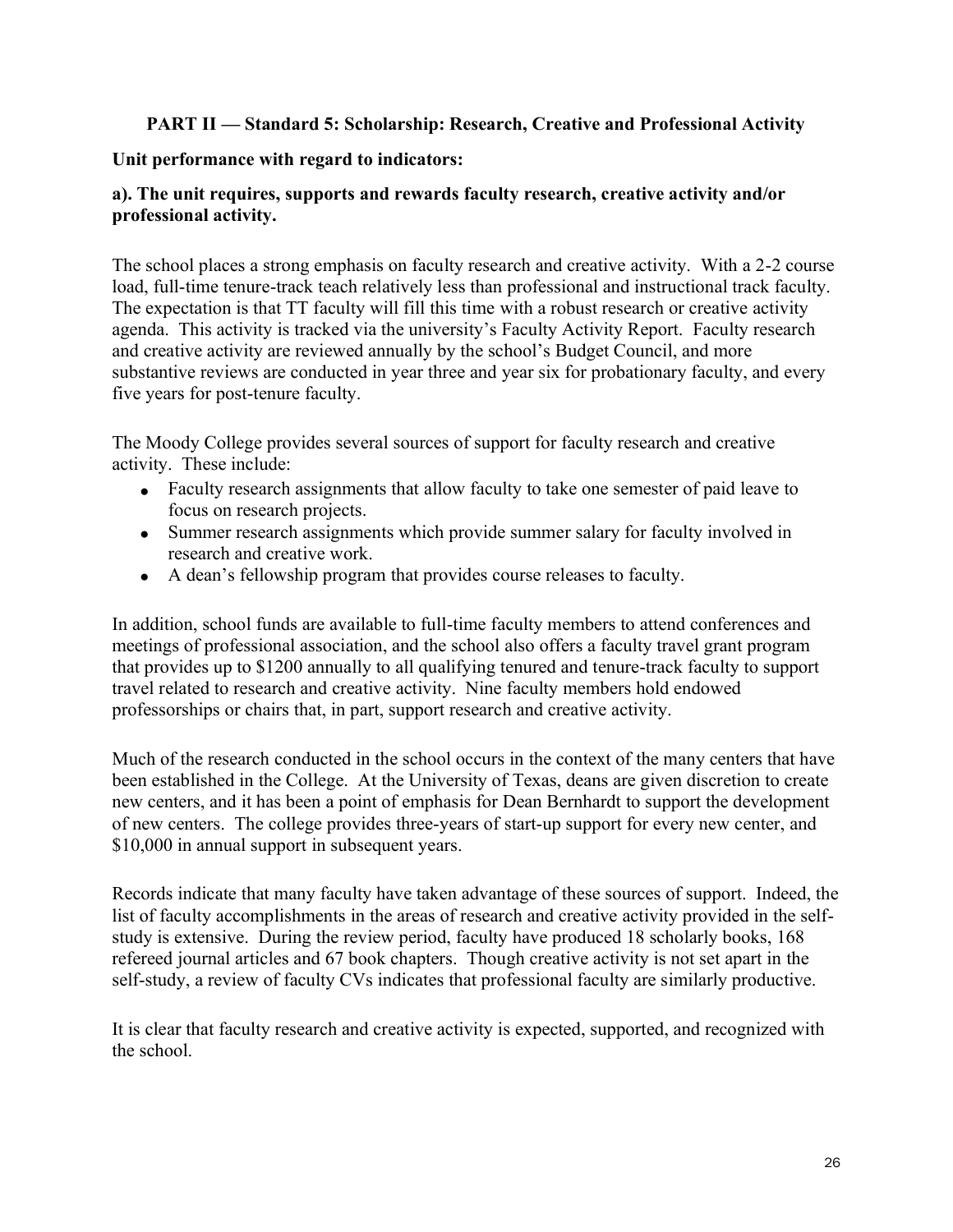### **b). The unit specifies expectations for research, creative activity and/or professional activity in criteria for hiring, promotion and tenure.**

At a general level, guidelines for research and/or creative activity are provided by the university and the college. However, there are no written school-specific guidelines. Tenure-track faculty indicate that they receive information about expectations through the annual review process. Moody College also has established a mentoring program to help junior faculty understand research and creative activity expectations. Faculty report that despite the lack of formal guidance they have a clear sense of the school's expectations of them. This is less true of professional- track faculty. These tracks were created to mirror the tenure-track promotional path. In the time since, professional-track faculty report that the criteria for promotion are a bit more ambiguous as compared to the tenure-track process, but that overall they have received effectiveness guidance as to the path for promotion. In recent years, several professional-track faculty have been promoted. A final category of faculty member is tenure-track faculty who do (or mostly do) creative work. Interviews with faculty indicate that expectations for this group are especially opaque.

## **c). Evaluation criteria for promotion, tenure and merit recognition account for and acknowledge activities appropriate to faculty members' professional as well as scholarly specializations.**

The Moody College Faculty Workload Policy (Appendix N: p. 23) guidelines state that "assessment of scholarly or creative activity is considered through the standards relevant to each School within the college…" The school has not described these standards in a formal document. Instead, criteria are shared with faculty via a mentoring program, through conversations with the director of the school, and in informal interactions. Faculty report that they have a more and less clear understanding of the evaluation criteria for promotion and tenure processes.

### **d). Faculty members communicate the results of research, creative and/or professional activity to other scholars, educators and practitioners through presentations, productions, exhibitions, workshops and publications appropriate to the activity and to the mission of the unit and institution.**

Both tenure-track and professional faculty are highly active. Tenure-track faculty present results of their research in a variety of forums. As one example, during the review period faculty have presented 170+ papers at various conferences. Professional faculty write for major newspapers and magazines and present their work in various exhibits and showings.

## **e). The unit fosters a climate that supports intellectual curiosity, critical analysis and the expression of differing points of view.**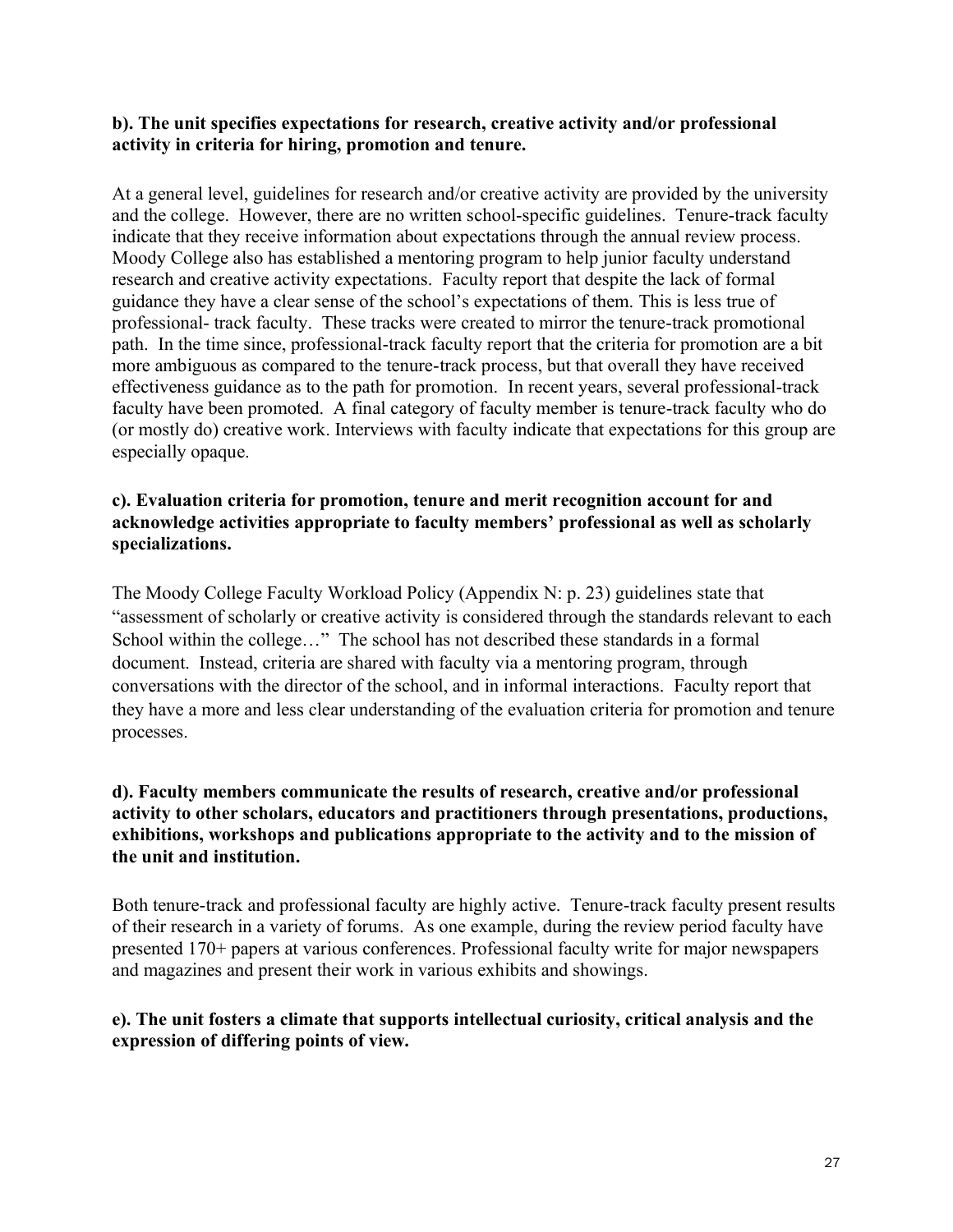Faculty report that the school's culture is collegial and collaborative. Under Director McElroy's leadership, faculty feel supported in their activities, that that the school operates in a transparent manner, and that shared governance is effectively followed.

## **SUMMARY:**

School faculty are productive in research and creative activity and highly visible in their professional communities. The college and the school make available ample resources for these activities, and this activity is recognized in annual and tenure and promotion evaluations. Overall, school culture in the area of research and creative activity is robust and well-supported.

Overall evaluation, compliance/non-compliance: **COMPLIANCE**

|                          |                | Full           | Assoc.         | Assist. | Prof. Trk      |
|--------------------------|----------------|----------------|----------------|---------|----------------|
|                          | <b>Total</b>   | (13)           | (6)            | (2)     | (5)            |
| Awards/Honors            | 59             | 24             | 16             | 6       | 13             |
| <b>Internal Grants</b>   | 53             | 22             | 23             | 3       | 5              |
| <b>External Grants</b>   | 46             | 14             | 24             | 8       | O              |
| <b>Scholarly Books</b>   | 18             | 10             | 5              | 3       | 0              |
| <b>Textbooks</b>         | 5              | $\overline{2}$ | 1              | 0       | $\overline{2}$ |
| <b>Edited Books</b>      | $\overline{2}$ | 1              | 1              | 0       | O              |
| <b>Book Chapters</b>     | 67             | 27             | 32             | 8       | O              |
| Monographs               | 4              | $\overline{2}$ | 1              | 1       | O              |
| <b>Refereed Articles</b> | 168            | 81             | 79             | 8       | 0              |
| Non-Ref. Articles        | 87             | 34             | 46             | 5       | $\overline{2}$ |
| <b>Refereed Papers</b>   | 171            | 73             | 89             | 9       | 0              |
| <b>Invited Papers</b>    | 24             | 19             | 5              | 0       | 0              |
| Encyclopedia             | 10             | 8              | $\overline{2}$ | 0       | O              |
| <b>Book Reviews</b>      | 9              | 7              | $\overline{2}$ | 0       | O              |
| <b>Juried Creative</b>   | 6              | 0              | 6              | 0       | O              |
| Non-Juried<br>Creative   | 14             | $\overline{2}$ | 3              |         | 8              |

\*Does not include faculty who have retired or who joined in Fall 2021.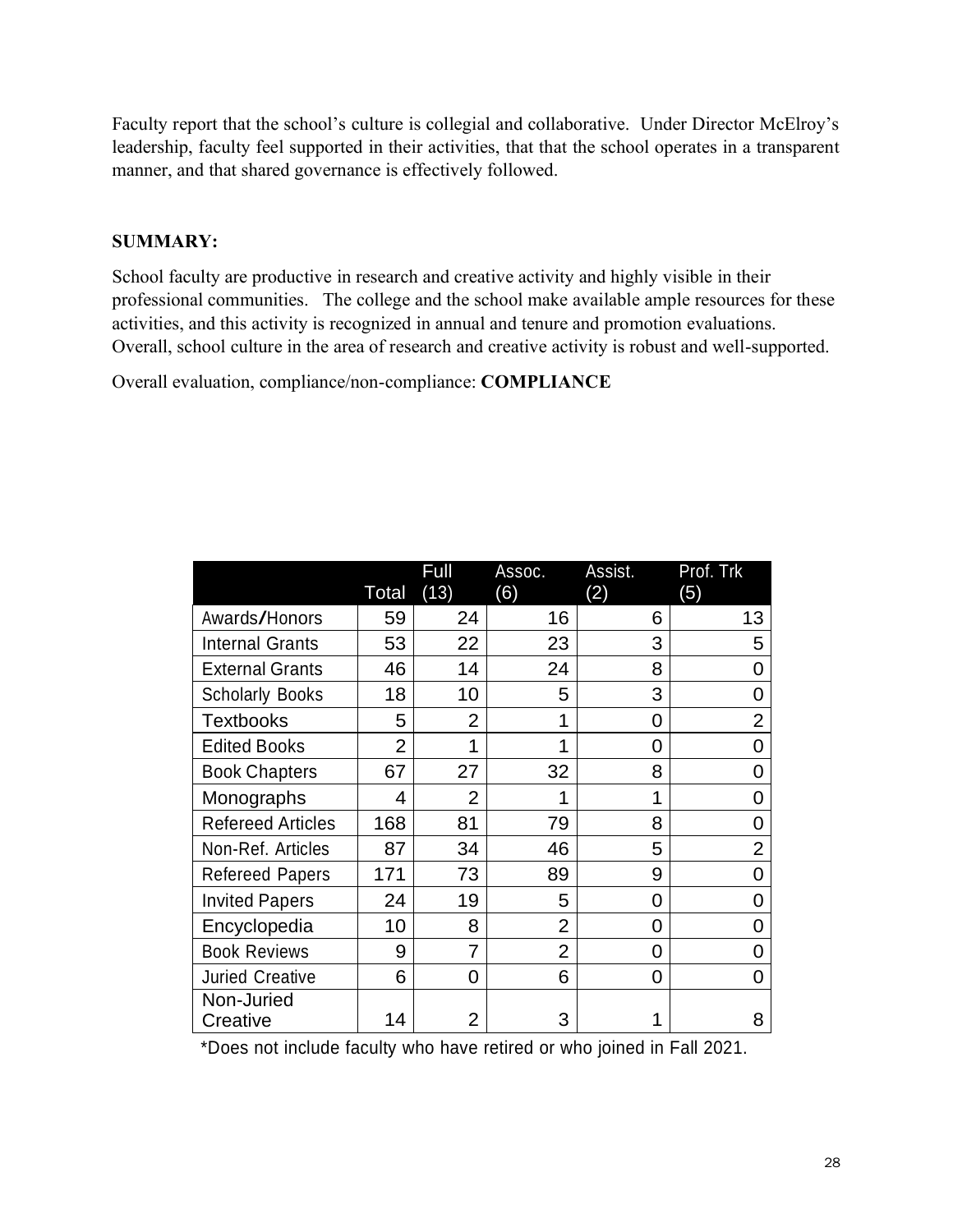### **PART II — Standard 6: Student Services**

### **Unit performance with regard to indicators:**

### **a). Faculty and/or professional advising staff ensure that students are aware of unit and institutional requirements for graduation and receive career and academic advising.**

Students work with full-time professional advisers to guide them in scheduling courses and their academic work. Advising starts when students arrive in their first year when they attend a summer orientation meeting. Students are also assigned to a First-Year Interest Group that works with a mentor to discuss topics related to student success. Students are encouraged to meet with an academic adviser once a semester. They also have access to the Interactive Degree Audit system.

A survey of students conducted in Fall 2021 found that only about 50 percent were very satisfied with the quality of advising provided by the college. About 25 percent were neutral, about 20 percent were dissatisfied and about 5 percent were very dissatisfied. Students interviewed expressed a mix of opinions about the availability and quality of advisers. The director and dean said that turnover of advisers in the college, as well as across the university, has been an ongoing problem, which had caused many of the issues.

## **b). Faculty are available and accessible to students.**

Students said faculty in the school were accessible and available. Faculty office hours were not posted on office doors but most were included on syllabi. During the pandemic, in-person office hours have been curtailed but faculty have been available via Zoom.

### **c). The unit keeps students informed about the activities, requirements and policies of the unit.**

The school uses various means to keep student informed about activities, requirements and policies. The website contains information about upcoming activities, as well as degree requirements. Faculty use Canvas for class assignments, calendars and other materials.

The college's career center provides information about internships and jobs to students through email, social media, and other means. The center has a staff of six advisers who work with students to help them secure internships and job. The career center holds Communication Jobs and Internship Fairs. It also hosts employers on campus to meet with students in interview suites.

### **d). The unit and the institution provide students with extra-curricular activities and opportunities that are relevant to the curriculum and develop their professional as well as intellectual abilities and interests.**

Students have a robust array of media operations and professional organizations in which they can participate. Texas Student Media is housed in the Moody College of Communications and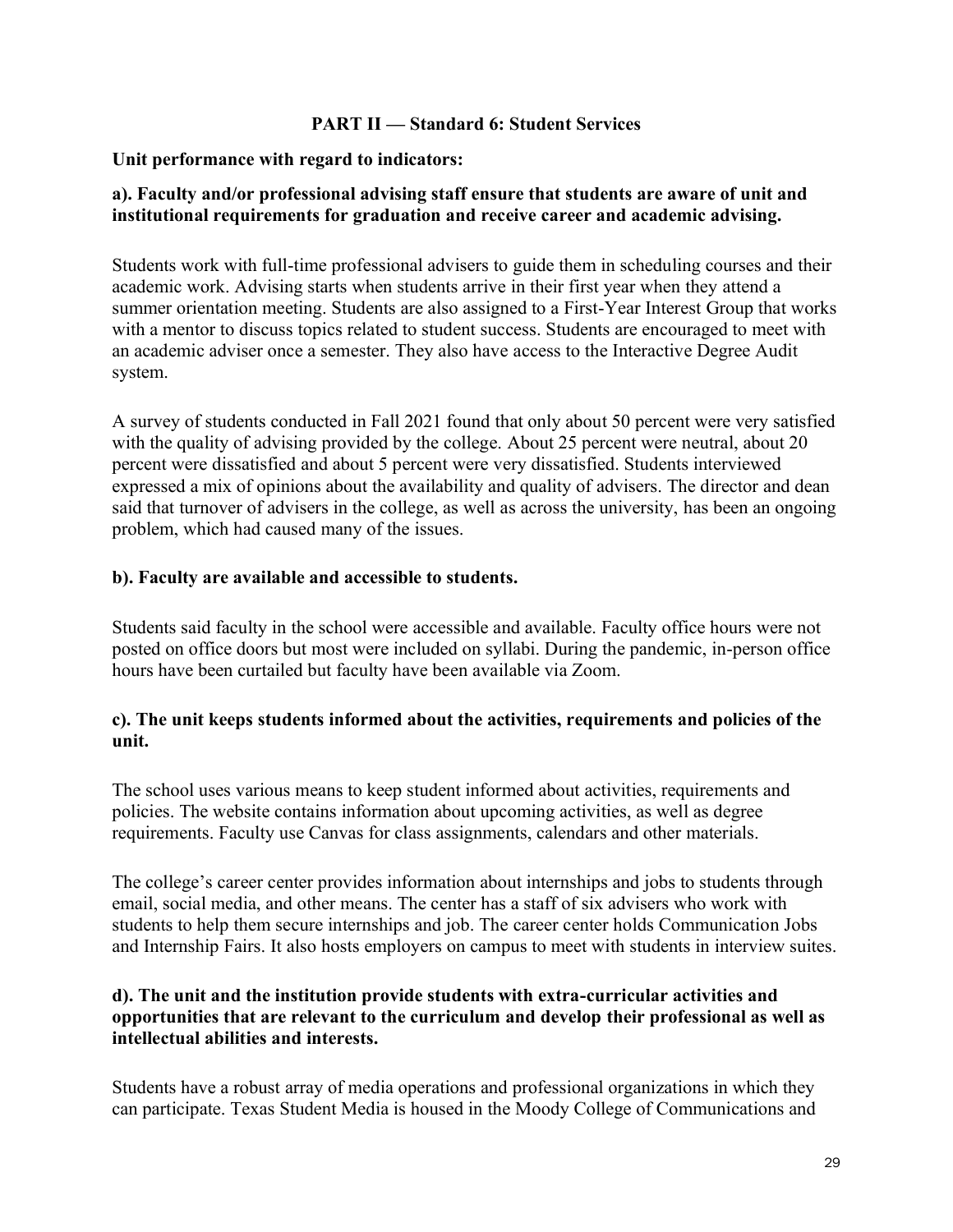includes *The Daily Texan* and Texas Student Television, as well as the yearbook, radio station, satire publication, and video production house. Texas Student Media has an annual operating budget of \$1.8 million and a full-time staff of 10 professionals who advise students. Advertising and event revenue allows Texas Student Media to pay more than 150 students who are in leadership roles.

Students can also participate in professional or academic organizations that have student chapters at the university. They include the Society of Professional Journalists, National Press Photographers Association, National Association of Black Journalists, National Association of Hispanic Journalists, Associated Press Sports Editors, Asian American Journalists Association, and Kappa Tau Alpha.

### **e). The accredited unit must gather, maintain and analyze enrollment, retention, graduation rates and other aggregate information for improving student services and reducing barriers to student success. The unit annually publishes retention and graduation information on its website.**

Information about enrollment, retention and graduation rates is collected by the school in order to improved student services and success. The retention and graduation rates on the college's website have not been updated since 2015.

## **SUMMARY:**

Students receive academic and career advising from professional staff. The quality and accessibility of advisers is uneven, however, and the leadership is aware of the problem. The school keeps students well informed about activities, policies and requirements. Students have a variety of media operations and professional organizations in which to participate.

Overall evaluation, compliance/non-compliance: **COMPLIANCE**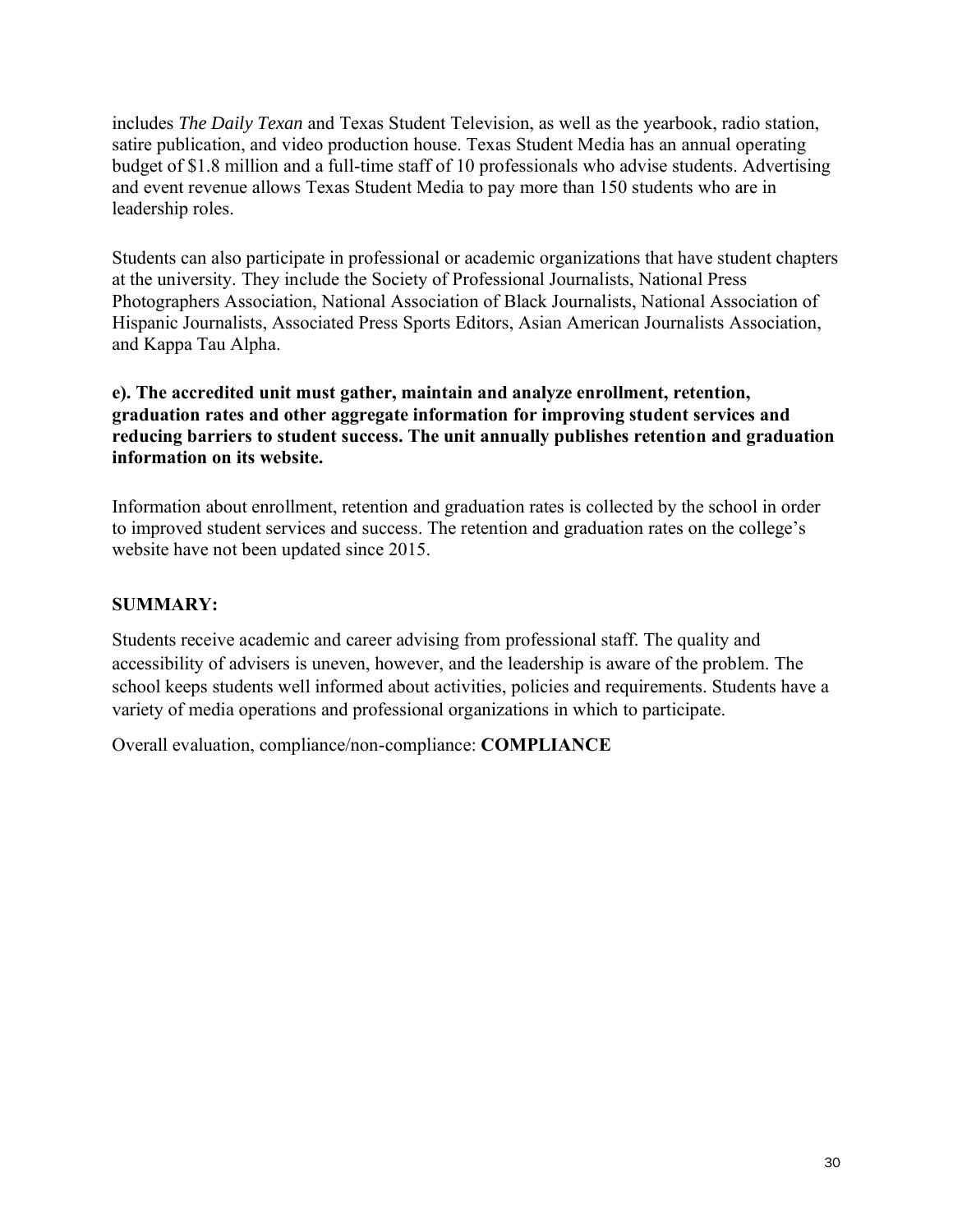## **PART II — Standard 7: Resources, Facilities and Equipment**

## **Unit performance with regard to indicators:**

# **a). The unit has a detailed annual budget for the allocation of its resources that is related to its long-range, strategic plan.**

The school has a line-by-line annual budget designed to meet the needs and goals of its strategic plan. The school reports that its budget has increased every year since the last accreditation, including a 15.6% increase in 2019-2020 and a 5.4% increase in 202-2021, a year when many peers were forced to cut spending.

Short-term and long-range planning involves the Moody College Dean's Office, the school's director and the faculty Budget Council. This process is tied closely to the policies and procedures of the larger university as it relates to budget requests, spending plans and the budget development process.

The college's development office coordinates fundraising efforts with an emphasis on the longterm strategic goals of the school as well as the other departments within the college. The Dean is proud of the school's financial strength, which is supporting capital improvements such as the remodel of one building to house several of the college's centers.

The school reports strong support from the Dean's Office and the university for faculty hiring and funding increases among its centers, programs and institutes. Under the leadership of the Moody College development office, the school has received about \$12 million to fund student scholarships, faculty chairs and school programming.

## **b). The resources that the institution provides are adequate to achieve the unit's mission. The resources are fair in relation to those provided other units.**

The resources available to the school are modern and meet the needs of the unit. There are collaborative media spaces, traditional labs, studios, and podcasting suites. Students have access to ample equipment which is easy to reserve and pick up.

Moody College administers the "Communication Learning Equipment Fee," which is sourced from the University's Flat Rate Tuition. The school's director reports this helps ensures equity across college and university units. The University of Texas' annual budget is used to compare funding across units.

Leaders from other departments and associate deans report that the Moody College is constantly improving in its ability to advocate for representative support from the university among the other colleges and schools on campus.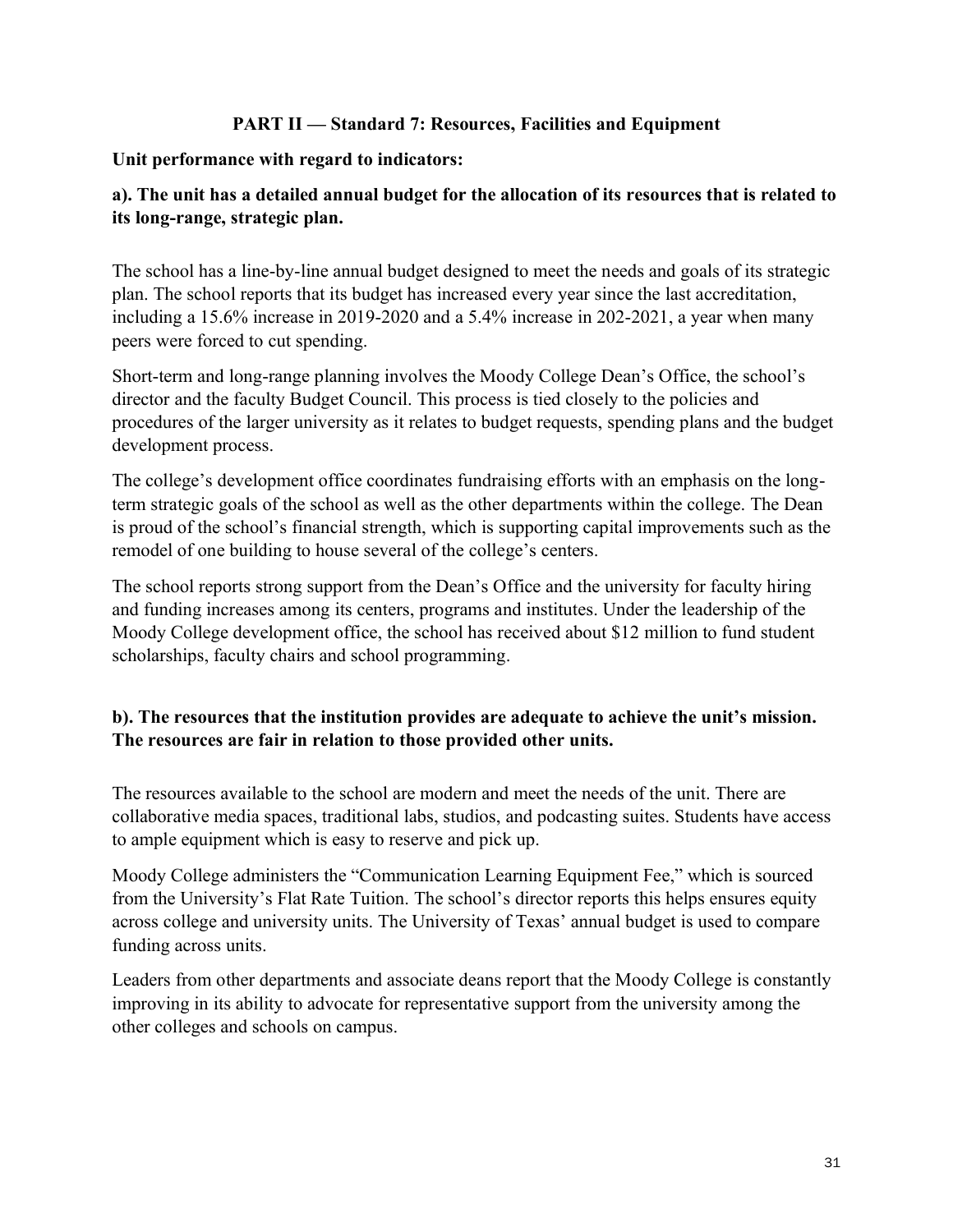## **c). The facilities of the unit enable and promote effective scholarship, teaching and learning.**

The School of Journalism and Media is primarily housed in the Dealey Center for New Media, one of four buildings that make up the Moody College of Communications. Formerly known as the Belo Center, the Dealey Center was built in 2012, and the \$55 million facility is updated on a regular cycle. It includes labs, interactive classrooms, lecture halls and auditoriums, screening, and meeting rooms.

Students also take classes in the Jesse H. Jones Communications Complex. Upgrades of this facility are underway to produce additional instructional and research space. New student editing spaces were recently added in one of the complex's three buildings, meanwhile another houses Texas Student Media.

Looking forward, the school is discussing ways in which facilities can be more flexible across platforms. These conversations include faculty, industry professionals and college leadership. One area under discussion is the future of the television studio space. The number of classes taught using this space has decreased, sparking healthy conversation regarding the need and desire to re-invest or point funds in a different direction.

## **d). The institution and the unit provide faculty and students with equipment or access to equipment to support its curriculum and the research, creative and professional activities of the faculty**.

The school continues to benefit from the 2013 Moody Foundation \$50 million naming gift. It supports many initiatives, including curriculum development and graduate student recruitment. The Dallas Morning News Innovation Endowment provides resources for experiential learning, research, and product development. Private funding also provided money to help launch "The Drag Audio Production House," which offers students a podcast production experience.

The school maintains a robust supply of equipment for students and faculty to use to support the curriculum and research, creative and professional activities. The equipment, housed in an expansive space, is part of a larger checkout inventory for the college. Some equipment is specific to journalism courses. Staff technicians maintains the equipment and coordinates checkout procedures. An online reservation system is easy to navigate.

Equipment inventory includes hundreds of cameras, microphones, tripods, voice recorders and other professional-grade equipment for students. Faculty report a supportive process when it comes time to discuss equipment purchases. The staff in turn takes pride in working to provide faculty with forward-thinking options to support a changing media landscape.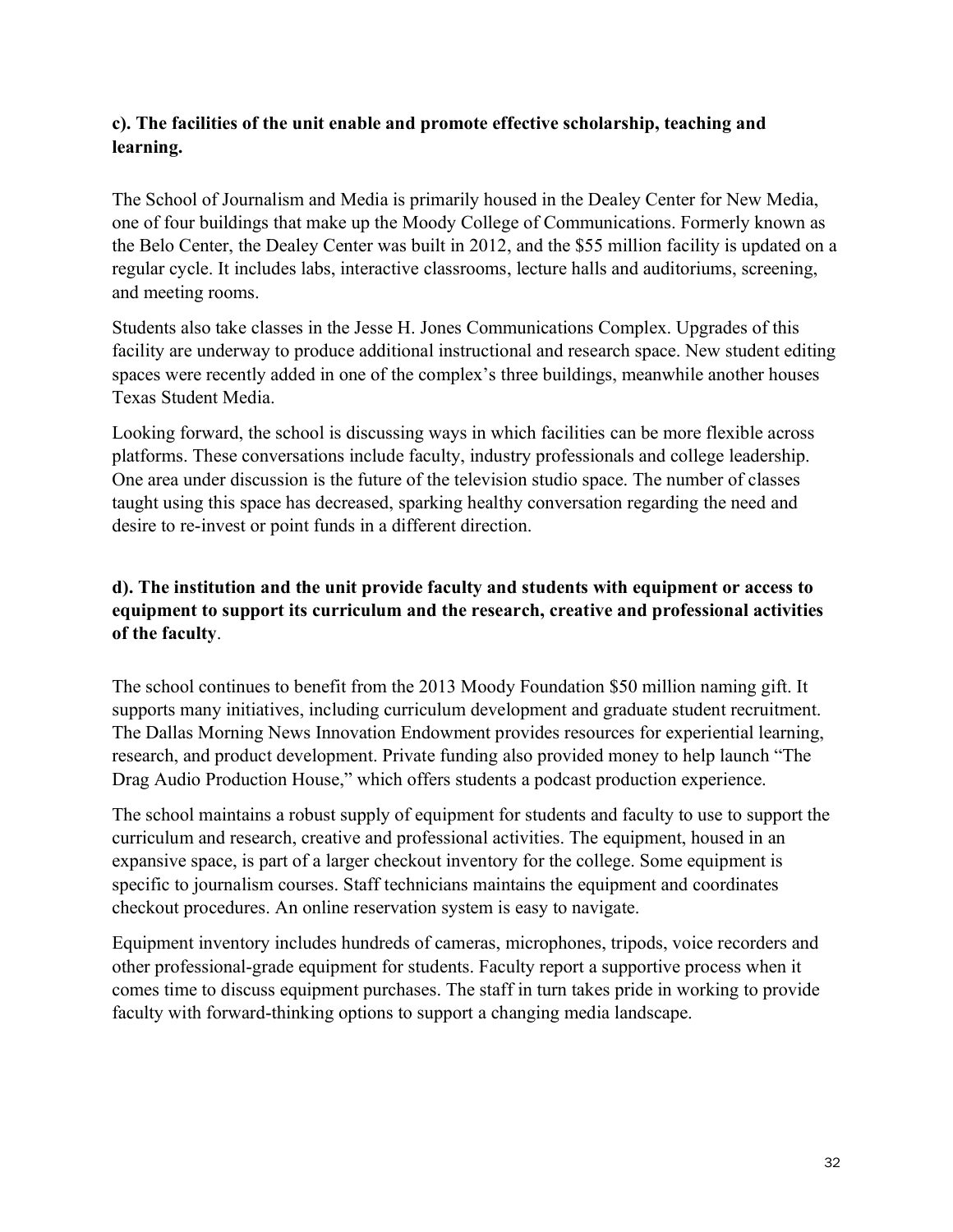Students and faculty also have access to studio facilities, as well as control room(s) and editing hardware and software. As mentioned previously, the equipment is aging, and discussions are underway as to the best use for space moving forward.

Faculty interviewed by the site team report that they are generally well supported. Students interviewed also expressed satisfaction with equipment and resources, however they did ask that more time be spent on training when it comes to the more advanced cameras, etc.

# **e). The institution and the unit provide sufficient library and information resources to support faculty and student research and professional development.**

Like most universities today, students at the University of Texas engage with the library virtually. Technically, Moody College no longer has a special library or research space, and this is by design. There are however many areas around the school and college where students can gather for quiet study or collaborate. Some are quite innovative, notably the "fishbowl" classroom, where the several monitors in the space can be used in a synced fashion or divided when students are working in small groups within class.

Meanwhile the school promotes free online access to the Austin American-Statesman (used in the J301F intro reporting class) and The New York Times (required reading in J301F Fundamental Issues in Journalism).

## **SUMMARY:**

The school's resources, facilities and equipment are a strength of the program. The collaborative media spaces, traditional labs, studios, and podcasting suites are modern and well cared for. Students have access to ample equipment which is easy to reserve online.

There is consistent financial support to cover baseline expectations of a program of this size. Meanwhile faculty report they receive an appropriate level of individual financial support for research and creative activity. Faculty also report a good rapport with IT and facilities leadership when it comes to planning for future equipment and facility needs. Finally, students interviewed reported no complaints when it comes to access to quality equipment.

Overall evaluation, compliance/non-compliance: **COMPLIANCE**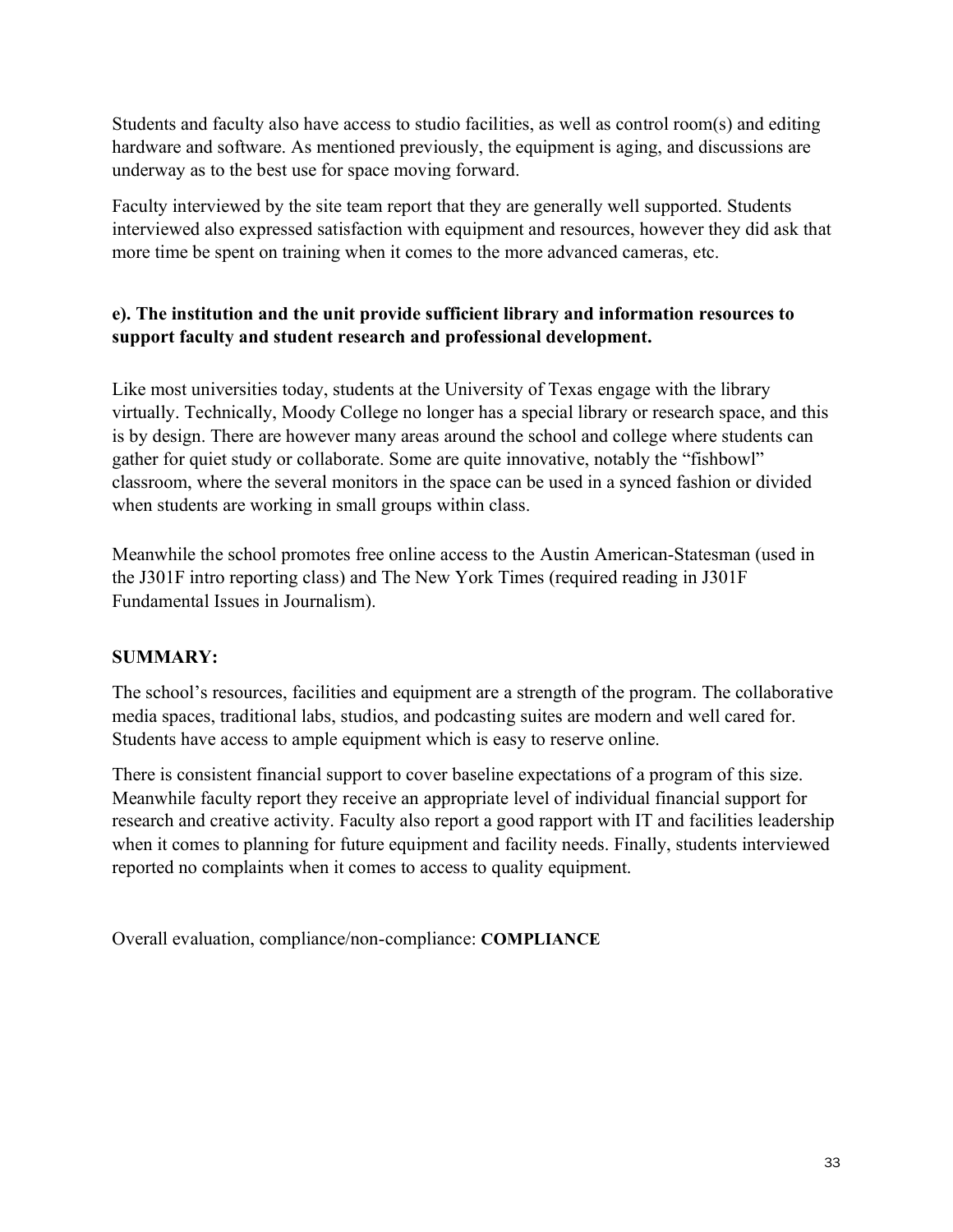### **PART II — Standard 8: Professional and Public Service**

### **Unit performance with regard to indicators:**

### **a). The unit consults and communicates regularly with its alumni and is actively engaged with alumni, professionals and professional associations to keep curriculum and teaching, whether on-site or online, current and to promote the exchange of ideas.**

The school pursues many public outreach and community engagement activities. Perhaps chief among these is the Knight Center for the Americas and the International Symposium on Online Journalism. Among other things, the Knight Center hosts a yearly symposium on the future of online journalism. Through its Voces Oral History Center, the school has become one of the leading archives of Latino oral history in the United States. In 2020, the school inherited a Technology & Information Policy Institute, which produces research and offers policy advice on the social impact of digital media. The school also hosts a yearly technology summit and recently established a Dallas Morning News Innovation Fund. Other events held in the review period include a Moody Hacks hackathon, the Innovation Lecture series, a social media summit, a conference for women in journalism, and the Tiny Texas Podcast Festival.

The self-study demonstrates that faculty are also engaged in their professional communities. Many serve as reviewers, board members, and grant evaluators for various professional associations, journals, and foundations, and also serve as external reviewers for tenure and promotion cases at peer institutions.

Alumni are involved in the school through many entry points, including the Moody College of Communication Advisory Council, through visits to school courses, and through two lecture series in which alumni are consistently invited to participate.

## **b). The unit provides leadership in the development of high standards of professional practice through such activities as offering continuing education, promoting professional ethics, evaluating professional performance, and addressing communication issues of public consequence and concern.**

Faculty in the school regularly participate in professional outreach activities. As one example, the Knight Center offers free massive online courses (MOOCs) in journalism education that have reached 260,000 journalists around the world. Moreover, its International Symposium on Online Journalism (ISOJ) hosts journalists and media scholars from around the world at an annual conference. Professional faculty routinely serve as reviewers and outside evaluators for media organizations around the country, and research faculty participate as reviewers for journals and book publishers. Academic faculty also have served in key administrative roles in their professional associations.

**c). The unit contributes to the improvement of journalism and mass communication as academic disciplines by supporting the faculty's involvement in academic associations and related activities.**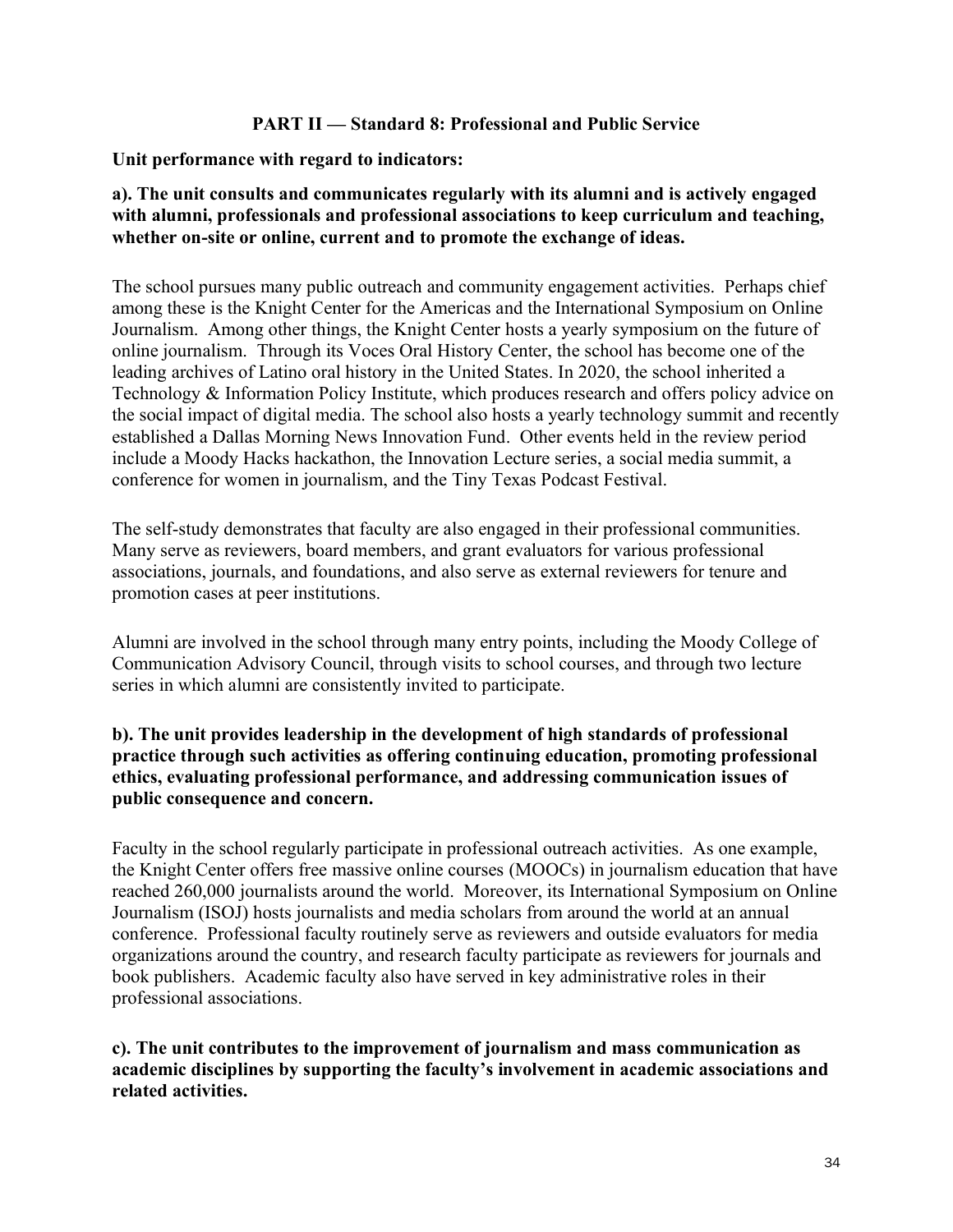As evidenced by the number of such activities pursued by the faculty, it is clear that the school actively supports faculty involvement in academic and professional associations. Faculty are expected to participate in these activities, their annual reviews include mention of this participation, and they are recognized for their significant outreach and engagement accomplishments.

## **d). The unit contributes to its communities through unit-based service projects and events, service learning of its students and civic engagement of its faculty.**

The school involves faculty and students in civic engagement projects through such initiatives as The Drag, an audio production house located in the College, and the Media Innovations Capstone course, which offers students an opportunity to participate in semester-long projects of news organizations. In addition, through a professional endowment fund, the school supports students to produce journalism projects that report on various issues across the state of Texas.

## **e). The unit supports scholastic journalism through such activities as faculty workshops, visiting lectures and critiques of student work.**

The school has a continuing relationship with the Texas University Interscholastic League's Journalism program for high school students. Faculty members participate in the ILPC Convention and UIL Capital Conference, which are held every spring and summer at the University of Texas at Austin. The conferences offer workshops for scholastic journalists and their advisers. Faculty regularly present workshops and serve as judges for awards competitions.

Faculty also offer training opportunities for high school journalism teachers and advisers. Faculty have participated at South-by-Southwest (SXSW) EDU, a SXSW-adjacent conference designed for teachers and professors that offers a specific journalism track. Faculty also regularly present at Poynter University's Teach-apalooza, designed as in-service training for journalism teachers and professors.

## **SUMMARY:**

The evidence suggests that faculty and students of the school are highly engaged in their professional and geographic communities. The school provides faculty and staff with many opportunities to participate in civic engagement projects. And, the school is continuously engaged with its alumni.

Overall evaluation, compliance/non-compliance: **COMPLIANCE**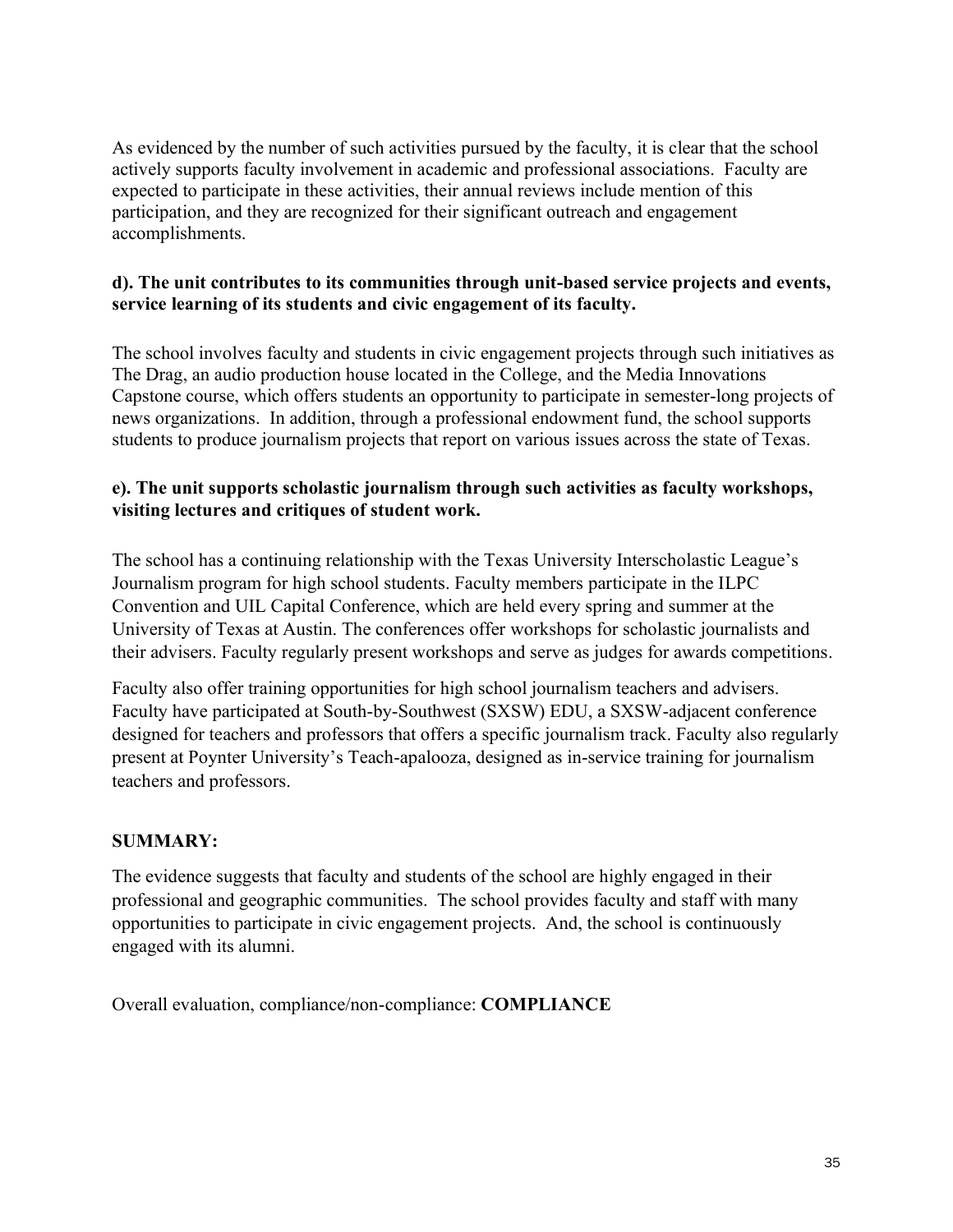## **PART II — Standard 9: Assessment of Learning Outcomes**

### **Unit performance with regard to indicators:**

## **a). The unit defines the goals for learning that students must achieve, including the "Professional Values and Competencies" of the Council.**

The unit has incorporated the ACEJMC values and competencies into an annual assessment report required by the Southern Association of Colleges and Schools Commission on Colleges (SACS). The 12 ACEJMC values and competencies are "mapped" into the SACS report, which evaluates the school based on four broad goals.

The unit has identified 19 core courses that address the ACEJMC values and competencies, and they appear mapped into a chart used for the SACS annual assessment. However, the SACS assessment system relies on student grades rather than ACEJMC curricular rubrics.

The college has a relatively new assessment coordinator who assures that the assessment effort is completed and submitted to the university, but that individual has not had responsibility for the school's self-study period. Since the last site team visit in 2015, a faculty member within the school who was charged with overseeing assessment became ill, retired and died. A subsequent assessment coordinator became ill and resigned. For purposes of the self-study, the unit's director took responsibility for assessment.

## **b). The unit has a written assessment plan that uses multiple direct and indirect measures to assess student learning.**

The current assessment plan relies upon the SACS assessment report as the unit's only direct assessment tool. A variety of courses at all levels through the curriculum are evaluated for assessment. As noted above, the SACS annual report relies upon course grades instead of curricular rubrics as a measurement of student performance. Also, at the time of this report, the school's assessment plan does not include a sufficient number of direct measures.

The unit uses a variety of indirect assessment measures. The school has a rigorous internship-forcredit program that requires internship supervisors to provide regular reports. The data in those reports are extensive and useful, although the reports do not evaluate students using any of the curricular rubrics found in the ACEJMC values and competencies. The school also relies upon professionals to visit classrooms and serve as judges/evaluators for innovation and coding courses. The unit also keeps track of student performance in contests and competitions and periodically uses student surveys and focus groups to gather feedback on the curriculum.

These measures, while useful, are not used to assess ACEJMC's professional values and competencies.

## **c). The unit collects and reports data from its assessment activities and applies the data to improve curriculum and instruction.**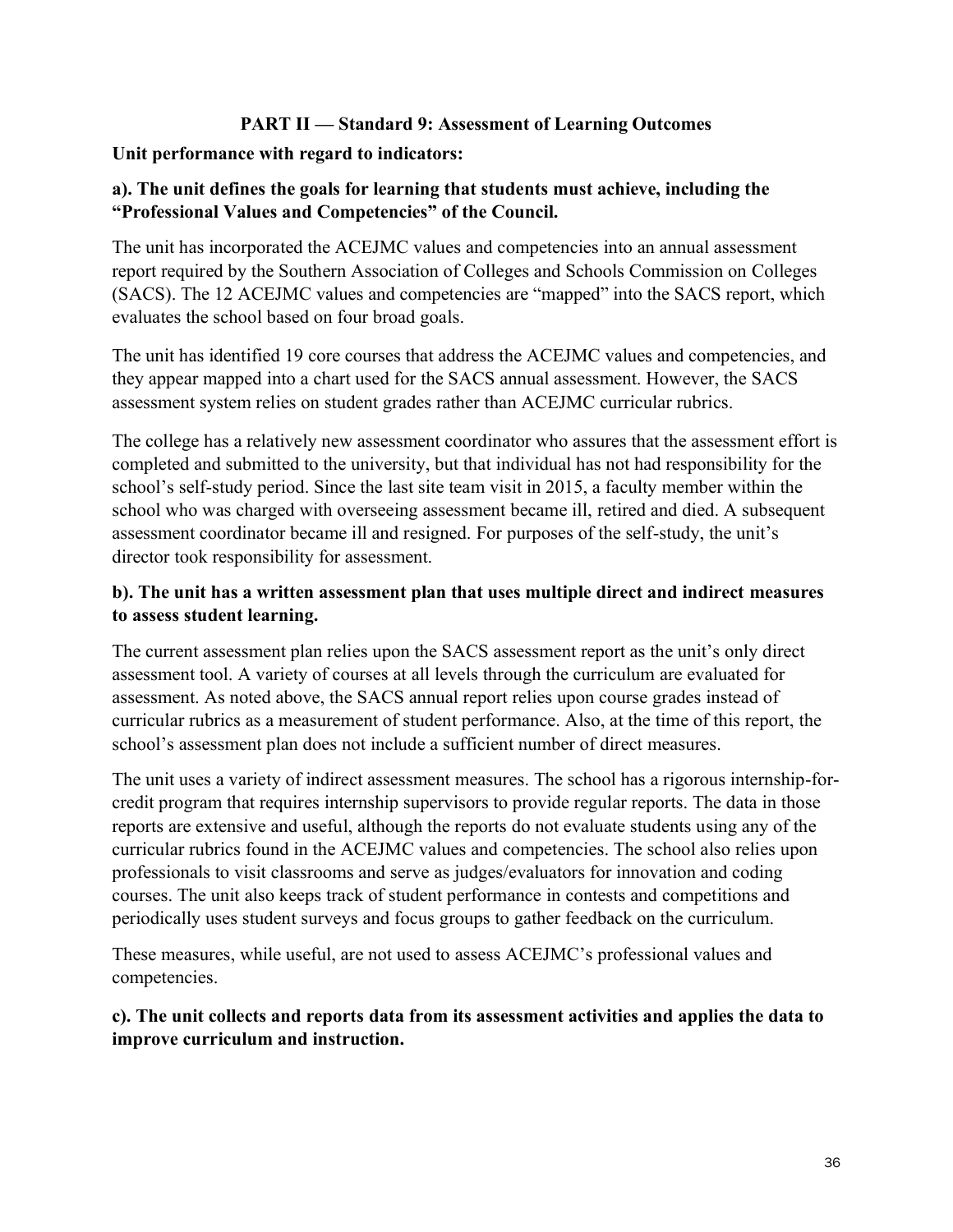The college's associate director leads an annual effort to interview and collect data from instructors of core courses in an effort to create an annual narrative of student performance for the SACS report. The report is evaluated by the Undergraduate Studies Committee.

The unit uses the SACS assessment reports and anecdotal evidence from internship supervisors, employers, professionals and teachers to analyze the effectiveness of its curriculum. There is no evidence in the record that the faculty formally evaluated, analyzed or modified the curriculum using rubrics based on the ACEJMC values and competencies.

The unit's associate director summarizes the findings of its SACS assessment report, but it is unclear as to whether the entire faculty is formally engaged in evaluating reports and modifying the curriculum based on the findings in the report.

## **d). The unit maintains contact with the alumni to assess these experiences in the professions and to provide suggestions for improving curriculum and instruction.**

Alumni of the school report that they are frequently in contact with the unit's instructors and administrators. Several said they feel that the director carefully listens to their suggestions and sometimes acts on their suggestions.

## **e). The unit includes members of journalism and mass communication professions in its assessment process.**

While numerous journalism professionals visit the school and work with students as mentors, coaches and resume reviewers, there is no formalized procedure to evaluating student performance using the ACEJMC learning objectives. The school has recently appointed a committee of outside professionals and plans to convene them in Spring 2022 to review Fall 2021 student work.

# **SUMMARY:**

The university requires the school to annually assess its curriculum using measurements set by the Southern Association of Colleges and Schools Commission on Colleges. While the ACEJMC values and competencies are "mapped" into the four SACS goals, the school uses grades rather than curricular rubrics. In addition, the school's assessment plan does not include a sufficient number of direct measures. The SACS report serves as the unit's only direct method of assessment.

Other indirect methods of assessment, such as internship evaluations, are useful but also do not measure student success using curricular rubrics. The school has appointed a committee of outside professionals to engage in a direct assessment of student performance beginning in Spring 2022.

Overall evaluation, compliance/non-compliance: **NON-COMPLIANCE**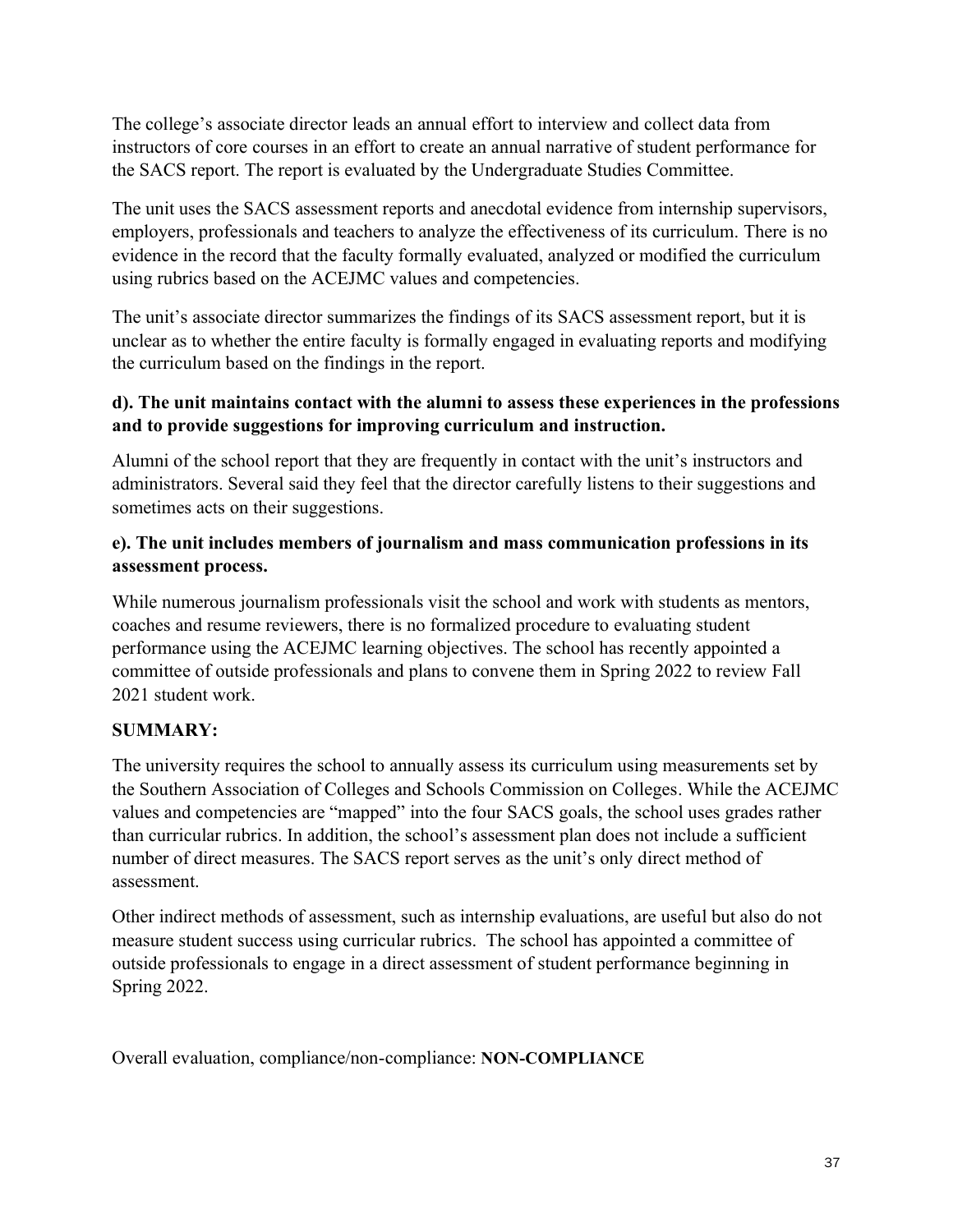## **PART III: Summary by site visit team**

## **1) Summarize the strengths and weaknesses of the unit.**

Strengths:

- Strong, supportive, and engaging leader
- Significant increase in diversity of faculty
- Excellent facilities and equipment
- Ample resources for faculty professional development
- Strong, productive and growing faculty
- Collegial and collaborative workplace culture
- Innovative and forward-looking curriculum

Weaknesses:

- General lack of transparency with respect to school policies, procedures, and standards for decision-making, especially in the areas of tenure & promotion, annual reviews, budgeting, and curricular changes
- Inadequate assessment plan and documentation of assessment process
- Quality and accessibility of student advising

# **2) List the standards with which the unit is not in compliance.**

Standard 9: Assessment

## **3) Summarize the problems or deficiencies that should be addressed before the next evaluation (i.e., related to non-compliance with standards).**

- The school needs to revise its assessment plan to identify direct measures linked to learning goals.
- This plan should include rubrics for each direct measure that do not rely upon student grades.
- The school needs to document a review of student work in selected classes against the rubrics that have been created for each direct measure.
- The school should involve faculty in an ongoing conversation about the results of assessment and potential curricular changes.
- The school needs to connect outcomes of assessment to curricular changes.

## **4) In the case of a recommendation for provisional accreditation, list the deficiencies that should be addressed before the provisional status can be removed.**

N/A

**5) In the case of a recommendation for denial of accreditation, clearly and fully explain the reasons that led to the recommendation.**

 $N/A$